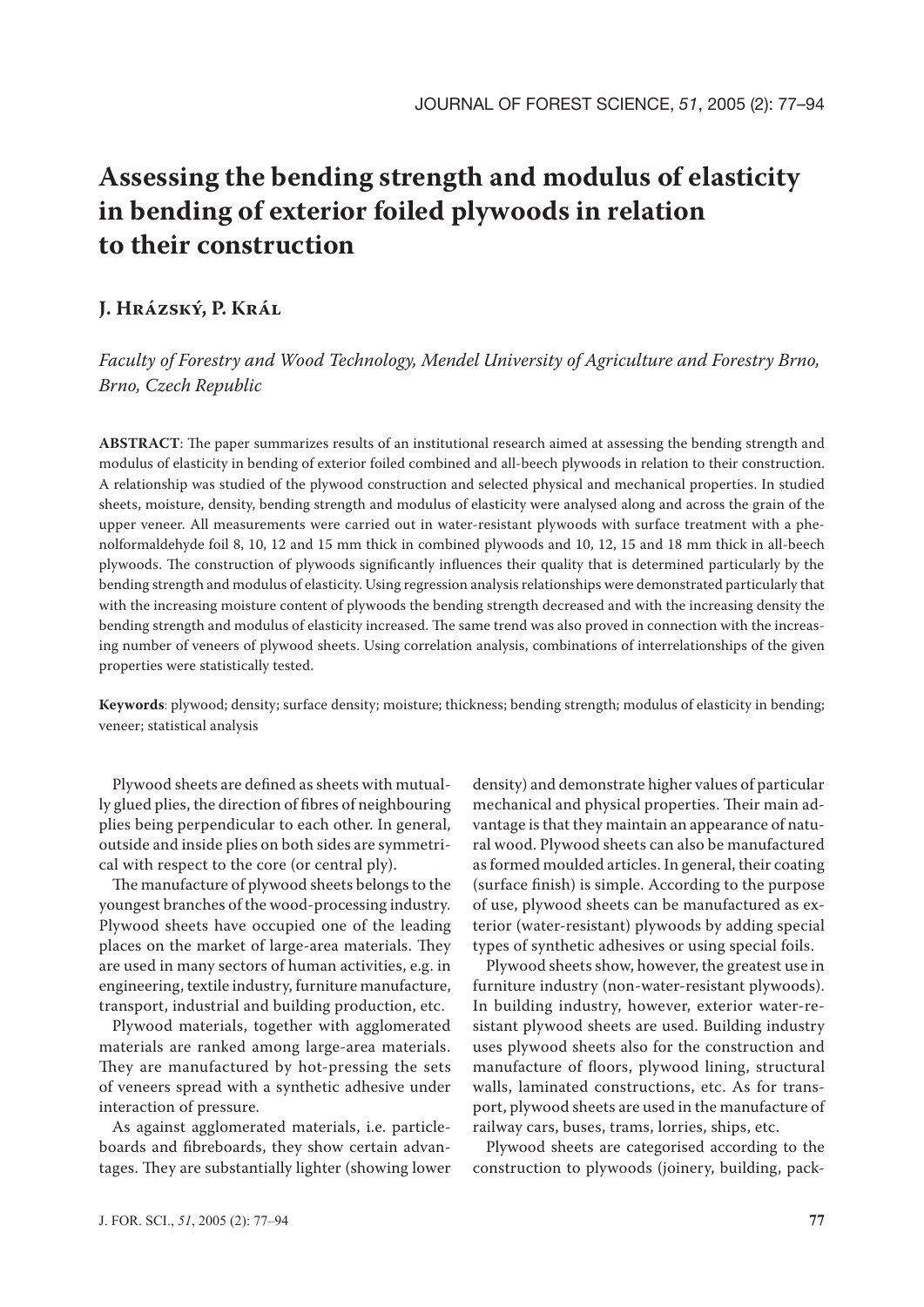aging, aircraft, laminated wood), core boards (laminboards, blockboards, battenboards, veneered boards), sandwich boards (honey-comb panels) and also according to the form (flat and shaped).

Another categorisation of plywood sheets can be made according to main qualitative parameters, i.e. according to service life (for use in outdoor conditions and in the interior dry environment), mechanical properties, surface appearance, surface treatment (sanded, non-sanded, surface treated, coated).

The plywood sheet quality is assessed according to many criteria and characteristics. Generally, it is possible to state that plywood sheets are classified according to particular standards. They have to meet requirements for size accuracy (sizes and dimension stock), gluing quality, external qualitative parameters, physical and mechanical properties, special requirements of customers (decreased release of formaldehyde, increased fire resistance, mould, fungi and insect resistance).

Bending strength and modulus of elasticity (MOE) in bending of plywood materials are affected by a number of factors, viz. tree species, tree quality, wood moisture, wood density, wood structure, temperature, number of plies, adhesive, and permanent load.

## *Effects of wood moisture*

The moisture content of veneers used for the production of plywood sheets ranges between 4 and 10%. Strength and elastic properties of wood and wood-based materials are dependent on the moisture content up to the fibre-saturation point. Above the point, the properties do not change any more. Within the moisture range of 8 to 18%, changes in properties of wood and plywood sheets are most intensive being linear. With the moisture change by 1% (at a range of 5–30%) the bending strength is changed by 4% and MOE by 1% (ŠTELLER 1978).

#### *Effects of density*

With the increasing density, MOE in bending and bending strength increase. The relation is expressed linearly. The relationship between density and mechanical properties of wood is more complicated because wood strength is dependent not only on its density but also on its anatomical structure. Effects of density are most shown in dry wood being inexpressive at the moisture content above the hygroscopicity point (ŠTELLER 1967).

#### *Effects of temperature*

With the increasing temperature MOE in bending and bending strength decrease. Effects of a temperature on mechanical properties change with the

moisture content. Interactions of temperature and wood moisture are markedly manifested at 60–90°C. With the increasing temperature and moisture content wood strength markedly decreases. Simultaneous effects of both the factors decrease the wood strength more than separate effects of each of the factors (MATOVIČ 1993).

## *Effects of permanent load*

In practice, except short-term load timber structures are stressed also by permanent load. Under long-term load, wood deformation occurs (KOŽELOUH 1998). With a longer period of load the values characterising wood strength decrease. Therefore, under conditions of permanent load the results from short-term static loads cannot be used. Long-term behaviour of plywoods is based on wood quality, course of load, wood moisture and wood temperature. Therefore, it is necessary to take into account a reduction of the bending MOE value for permanent load by a certain value, viz.:

- for long-term load operating more than 1 year:  $0.7-0.4$
- for medium-term load operating less than 1 year: 0.8–0.6
- for short-term load operating less than 1 week:  $1.0 - 0.7$ .

# *Effects of the number of plies*

In bending load, a decisive role is played by the geometrical arrangement of particular plies. Properties of particular plies and their proportion in the total thickness of a sheet are a cardinal parameter. In elements subject to bending load, it is possible to carry out the extreme reduction of a central ply (e.g. using the honeycomb structure or foams) and thus to obtain relatively light combined boards with the high modulus of elasticity and bending strength. The reduction of central plies can, however, cause problems in the application of the boards, e.g. in mounting fittings (BALDWIN 1973).

# *Effects of structure*

The fibre direction angle between particular plies, type of adhesive and the proportion of a gluing mixture including the impregnation of plies with an adhesive to increase densification and also wood density (the degree of densification as compared with solid wood – POŽGAJ et al. 1993) show dominant effects on the properties of wood and plywood sheets (MOE in bending, bending strength). The following factors exert considerable effects: tree species, wood quality, veneer thickness and the proportion of an extender in the gluing mixture. The type of adhesive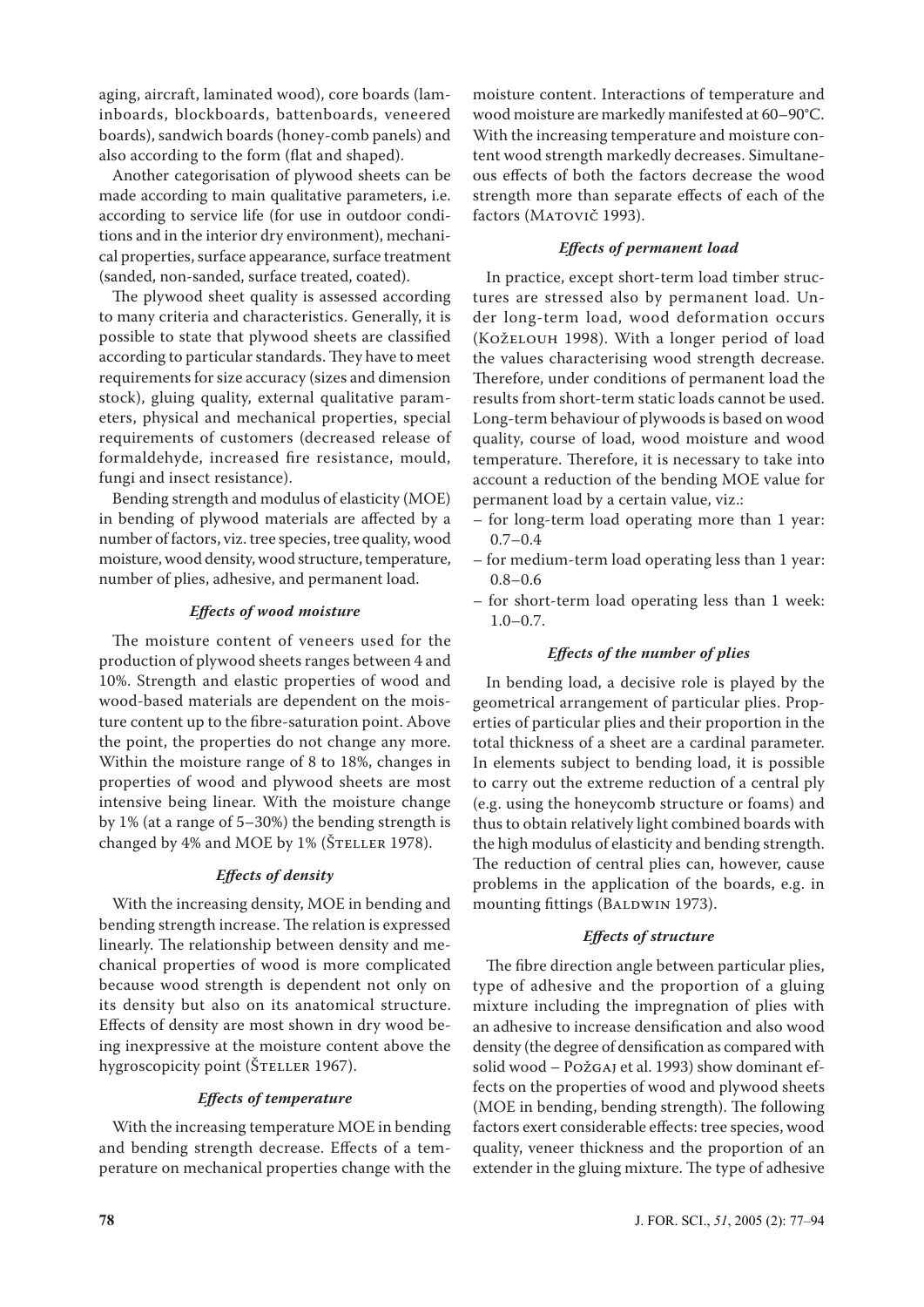determines resistance to weather effects. Taking into account particular factors mentioned above the properties of solid wood can be even exceeded. As compared with solid wood marked homogenisation can be achieved because defective spots (knots, splits, etc.) are evenly distributed. A possibility to adapt the anisotropy of plywood sheets to a certain constructional function by the choice of the thickness profile appears to be a great advantage of plywood sheets that cannot be achieved by competitive semifinished products at all or only by a very difficult adaptation of production technology. The producer of plywood sheets is, however, limited by regulations on the admissible thickness of particular veneers. Relationships between the sheet construction and elastic and strength properties make it possible to calculate elastomechanical properties (when the sheet construction is known) or under requirements for certain elastomechanical properties to find out the sheet construction that can fulfil the requirements.

Present trends in veneer and plywood production are characterised by the fact that production has been transferred into regions with cheap working sources and inexpensive labour. Asia has accounted for the largest proportion since 1991. In 2000, it was already 48% of the world production of plywoods. The second largest producer of plywoods is North America with 34% market share. Europe occupies the third position with only 10% of the world production.

In many regions, plywood production is oriented to various special products the purpose of which is to substitute solid wood in other technologies or other kinds of materials, for example metals and plastics. Maximum use of decorative properties of natural wood is also of great importance.

Another effect influencing the plywood production is the expansion of production of other types of large-area materials, mainly particleboards and

fibreboards. These cheaper materials lead to a decreased use of plywoods in standard technologies, e.g. in the manufacture of furniture and wooden constructions, which naturally results in the stagnation of plywood sheet production.

Fig. 1 depicts the situation of the production, exports and imports of plywoods in the CR. The figure indicates the stagnation of plywood production due to the high volume of imports of cheaper plywood sheets from Asia, Brazil, etc. The increasing export of plywoods from the Czech Republic accounted, however, for only 2.3% from the total volume of exports of wood products in 2000. Sawn timber with its volume of  $1,701,000$  m<sup>3</sup> shows the largest proportion in exports from the CR.

The aim of the paper was to assess the bending strength and modulus of elasticity of exterior foiled plywoods in relation to their construction.

Mechanical loading means the process when interactions occur between mechanical forces and other loading factors in wood. Temporary or permanent changes in the body form are a result of the process.

According to physical nature, loading of wood or wood-based materials is divided into mechanical, moisture, thermal and other types of loading.

During the action of an external force on a body a stress  $(\sigma)$  occurs in the body. The stress is defined as the size of an internal force related to the unit area. If forces act perpendicularly to the body surface, it is normal stress. It is calculated according to the following relation:

$$
\sigma = \frac{F}{S}
$$

where:  $F -$  the force uniformly acting on the body surface (N),

 $S$  – the body surface (mm<sup>2</sup>).



Fig. 1. Production, exports and imports of plywood sheets in the Czech Republic (according to FAO data)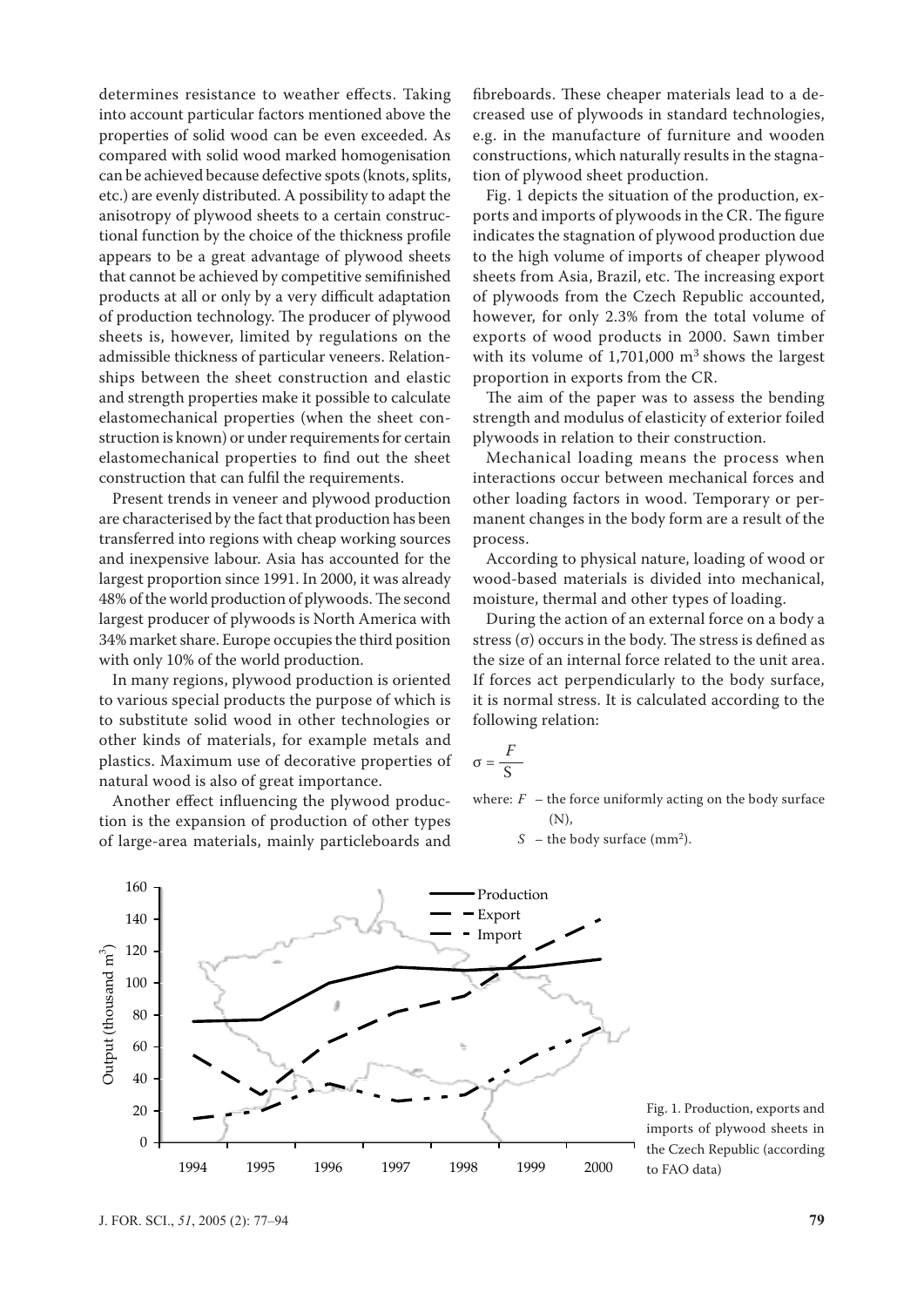If forces act parallelly to the body surface, they cause so-called shear stress (τ). It is calculated according to the following relation:

$$
\tau = \frac{F_{\tau}}{S}
$$

where:  $F -$  the force uniformly acting on the body surface (N),

 $S$  – the body surface (mm<sup>2</sup>).

Normal and shear stress is expressed in N/mm2. Because of the effect of external forces, changes in the body size, volume or shift in dimensions occur and thus also the partial change in the body form. These changes are called deformations.

Wood or more accurately the basis of its cell walls represents in principle a complex of natural polymers with long chain molecules. The structure of polymers determines the nature of their behaviour under loading. If external forces act on the polymers, the following three types of deformations can occur:

- immediate elastic deformation  $(\varepsilon_n)$  caused by reversible changes in average distances between chain molecules of polymers (it occurs immediately during the action of the force and after its relaxation it promptly disappears);
- $-$  elastic deformation developing with time  $(\varepsilon_t)$ – sometimes called elastic deformation connected with the reversible rearrangement of particles of chain molecules (it increases gradually with time and disappears after some time after relaxation);
- plastic (irreversible) deformation (ε*pl*) caused by intermixing the chain molecules. It remains after the acting force was relaxed (it is also called residual deformation, permanent deformation).

In wood, deformations caused by changes in the moisture content occur very often. Wood obtains various dimensions thereby being deformed. Swelling represents elastic deformations. As soon as wood changes its dimensions and shape, internal forces have to originate in the wood causing stress (moisture stress). After the removal of water from the wood structure the wood obtains its original dimensions and deformations disappear.

Relationships between stress and deformation provide very useful information for the development of production of construction materials of wood. These relationships are of great importance mainly in determining parameters for plywood pressing, laminated densified wood, particleboards, etc.

Characteristics of failures in bending stress are various. They are primarily dependent on the geometry of shape, wood structure and effects of external



Fig. 2. Failure in the central ply caused by the effect of shear stress



Fig. 3. Failure caused by the fibre rupture in the tensile zone



Fig. 4. Failure – a blunt fracture along the height of the body



Fig. 5. Fibrous failure along the height of the body

forces. Several basic characteristics of failures are distinguished (Figs. 2–5).

#### **MATERIAL AND METHODS**

Tests were carried out on foiled exterior plywood sheets of two types of construction with slip-resistant (skidproof) treatment.

The construction of combined plywood sheets is given in Table 1 and that of all-beech plywood sheets in Table 2.

In both types of plywood sheet construction, producers give the surface density of surface foils 167 g/m<sup>2</sup>, gluing class 3 according to ČSN EN 314-2 (49 0173) standard, i.e. complying with AW 100 test and formaldehyde emission class A according to ČSN EN 1084 (49 2407) standard.

According to EN 326-1 and EN 325 standards, plans of plywood cutting were prepared. An example of the plan for plywoods 15 mm thick is depicted in Fig. 6. The number of samples used for the tests is given in Table 3.

Particular physical and mechanical properties of plywood sheets were determined according to the following standards:

- ČSN EN 310 Determination of modulus of elasticity in bending and bending strength
- ČSN EN 322 Boards of wood Determination of moisture
- ČSN EN 323 Boards of wood Determination of density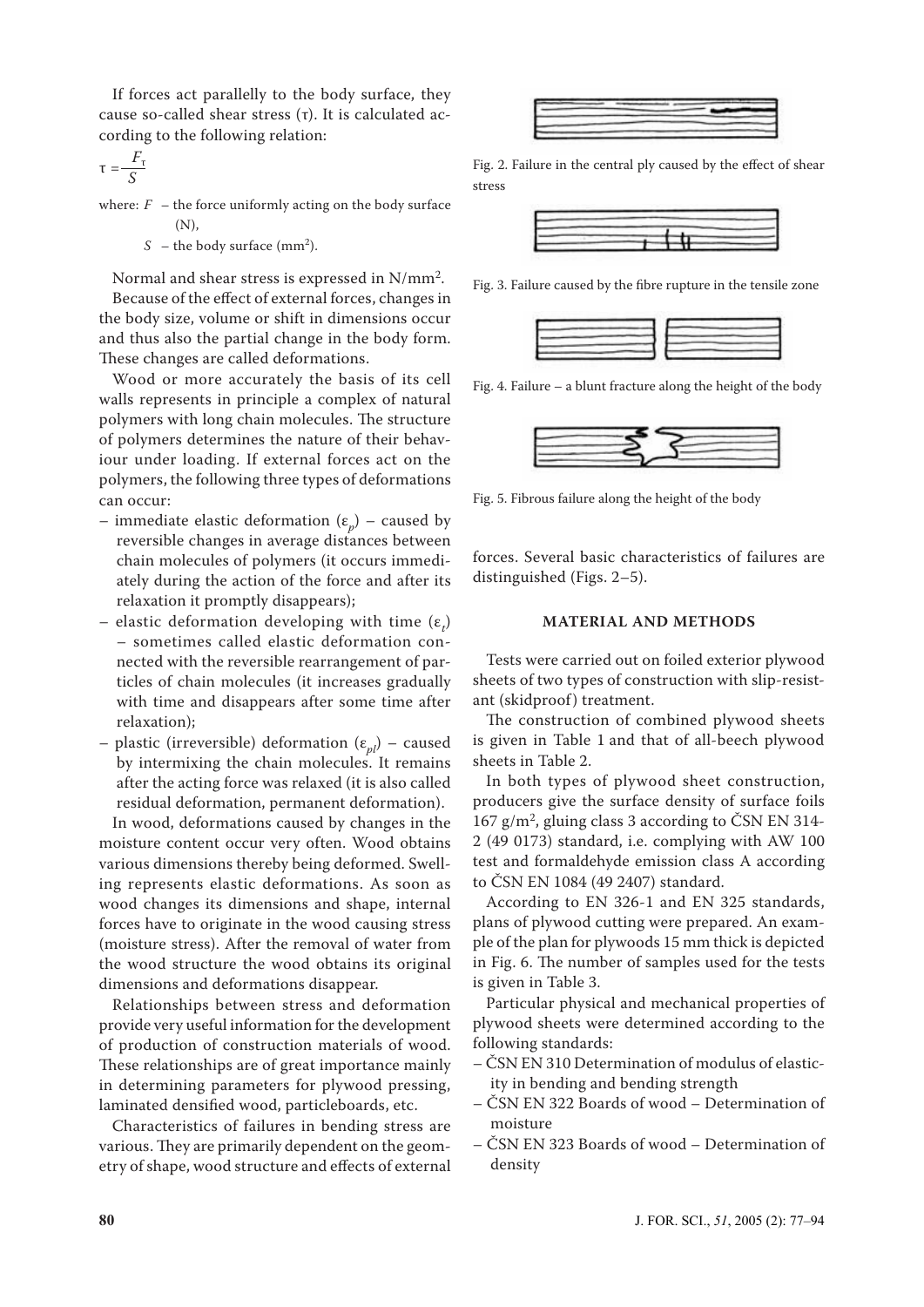| Table 1. Construction of exterior plywoods - combined plywoods |  |  |
|----------------------------------------------------------------|--|--|
|----------------------------------------------------------------|--|--|

| Plywood thickness               | Number of plies | Construction                                          |
|---------------------------------|-----------------|-------------------------------------------------------|
| 8                               | 5               | $1.5 - 2.6 - 1.5 - 2.6 - 1.5$                         |
| 10                              | 7               | $1.5 - 1.8 - 1.5 - 1.8 - 1.5 - 1.8 - 1.5$             |
| 12                              | 7               | $1.5 - 2.6 - 1.5 - 2.6 - 1.5 - 2.6 - 1.5$             |
| 15                              | 7               | $1.5 - 3.5 - 1.5 - 3.5 - 1.5 - 3.5 - 1.5$             |
| 18                              | 9               | $1.5 - 3.5 - 1.5 - 3.5 - 1.5 - 3.5 - 1.5 - 3.5 - 1.5$ |
| Veneer thickness 1.5 mm – beech |                 | other veneer thickness - coniferous species           |

Table 2. Construction of exterior plywoods – all-beech plywoods

| Plywood thickness | Number of plies | Veneer thickness of all plies (mm) |
|-------------------|-----------------|------------------------------------|
| 10                |                 | 1.5                                |
| 12                |                 | 1.5                                |
| 15                | 11              | 1.5                                |
| 18                | 13              | 1.5                                |

Table 3. Number of samples for particular tests from one plywood sheet

| Sample designation | Type of the test                           | Number of samples      |
|--------------------|--------------------------------------------|------------------------|
| A                  | Moisture                                   | combined 4/all-beech 8 |
| B                  | Density                                    | 16                     |
| $\mathsf{C}$       | Density profile                            | 6                      |
| D                  | Modulus of elasticity and bending strength | 8                      |
| E                  | Wettability                                | 12                     |
| F                  | Dimension change                           | 4                      |



Fig. 6. Plan of cutting for a plywood 15 mm thick

- ČSN EN 325 Determination of dimensions of sample pieces
- ČSN-EN 326 -1 Boards of wood. Sampling, cutting and control. Part 1: Sampling, cutting test pieces and expressing the test results.

Normality of sets was verified using Shapiro-Wilkov's test. Subsequently, single-factor analysis of variance was carried out; to assess the interrelations of sets correlation and regression analysis was used.

# **RESULTS AND DISCUSSION**

#### **Moisture**

Results of moisture measurements with basic statistic characteristics of combined and all-beech plywoods are given in Table 4.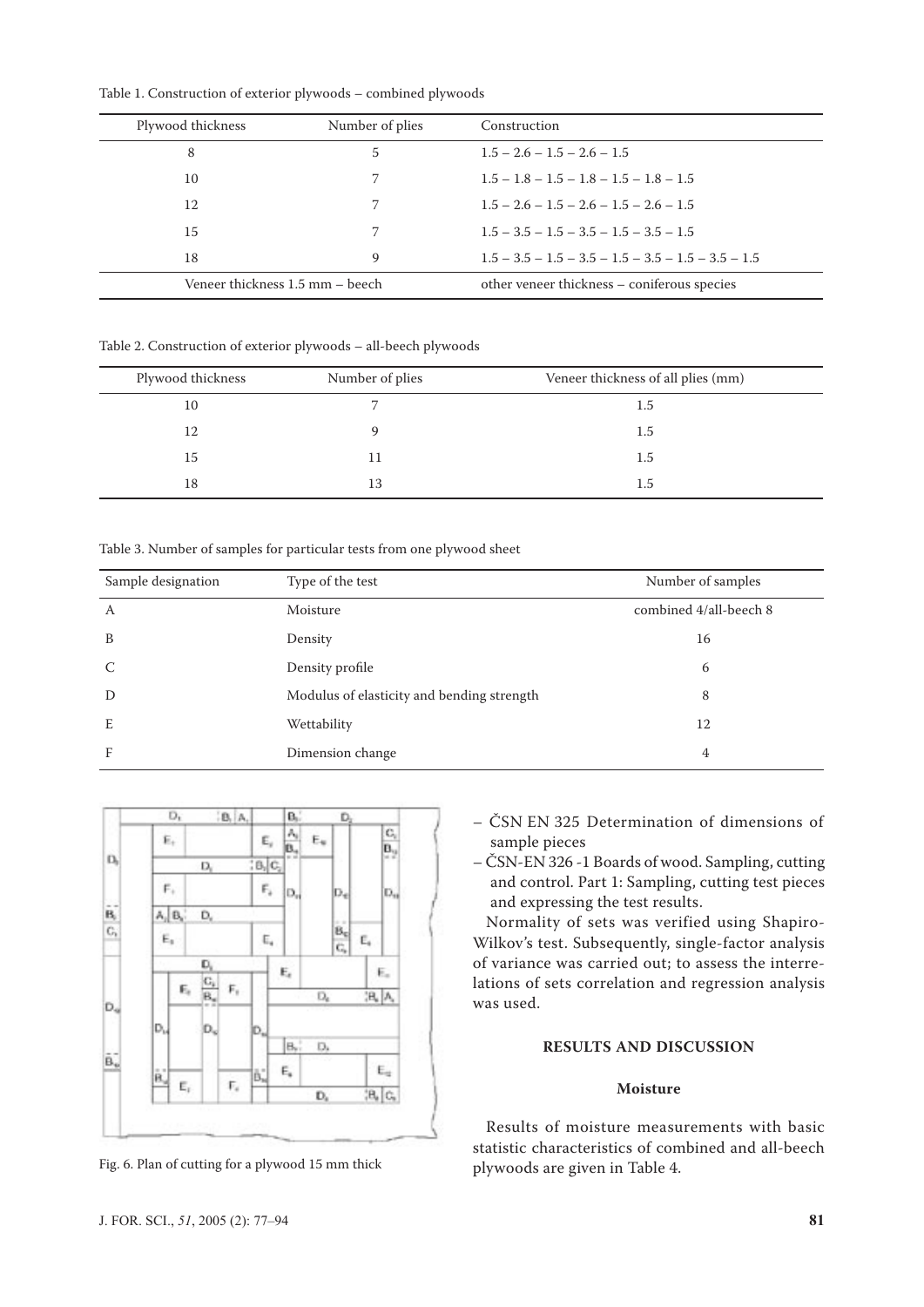Table 4. Moisture content of combined and all-beech plywoods

| Statistic        |       | Combined |       |      |      | All-beech |       |       |       |
|------------------|-------|----------|-------|------|------|-----------|-------|-------|-------|
| value            | 8     | 10       | 12    | 15   | 18   | 10        | 12    | 15    | 18    |
| $\boldsymbol{n}$ | 8     | 8        | 8     | 8    | 8    | 8         | 8     | 8     | 8     |
| $\overline{x}$   | 9.16  | 8.74     | 9.68  | 9.24 | 9.22 | 9.78      | 10.04 | 10.41 | 10.18 |
| S                | 0.76  | 0.34     | 0.50  | 0.13 | 0.29 | 0.42      | 1.599 | 0.519 | 0.389 |
| $V(\%)$          | 8.31  | 3.84     | 5.20  | 1.41 | 3.12 | 4.30      | 15.93 | 4.986 | 3.824 |
| Min.             | 8.62  | 8.36     | 8.89  | 9.07 | 8.86 | 9.16      | 6.393 | 9.707 | 9.614 |
| Max.             | 10.66 | 9.45     | 10.42 | 9.43 | 9.65 | 10.49     | 11.49 | 11.16 | 10.75 |

Table 5. Modulus of elasticity and bending strength of combined plywoods along the grain ( $n = 16$ )

| Statistic value                              | $\cal E$<br>(N/mm <sup>2</sup> ) | $f_m\,$<br>$(N/mm^2)$ | $\rm 3$<br>(mm) | $\rho$<br>$(kg/m^3)$ | Surface density<br>(kg/m <sup>2</sup> ) | Thickness<br>(mm) |  |  |  |
|----------------------------------------------|----------------------------------|-----------------------|-----------------|----------------------|-----------------------------------------|-------------------|--|--|--|
| Foiled exterior combined plywood 8 mm thick  |                                  |                       |                 |                      |                                         |                   |  |  |  |
| $\overline{\mathcal{X}}$                     | 15,269.08                        | 78.65                 | 3.99            | 653.81               | 5.61                                    | 8.55              |  |  |  |
| $\mathbf S$                                  | 1,055.44                         | 4.04                  | 0.40            | 16.03                | 0.10                                    | 0.08              |  |  |  |
| $V$ $(\%)$                                   | 6.91                             | 5.13                  | 10.15           | 2.45                 | 1.86                                    | 0.98              |  |  |  |
| Min.                                         | 13,748.53                        | 73.38                 | 3.41            | 630.93               | 5.46                                    | 8.43              |  |  |  |
| Max.                                         | 17,179.38                        | 86.78                 | 4.44            | 686.45               | 5.81                                    | 8.68              |  |  |  |
| Foiled exterior combined plywood 10 mm thick |                                  |                       |                 |                      |                                         |                   |  |  |  |
| $\overline{\mathcal{X}}$                     | 18,519.16                        | 79.90                 | 3.71            | 10.06                | 700.52                                  | 7.05              |  |  |  |
| $\mathcal{S}$                                | 1,460.38                         | 12.11                 | 0.63            | 0.10                 | 19.91                                   | 0.16              |  |  |  |
| $V$ $(\%)$                                   | 7.89                             | 15.16                 | 16.85           | 0.96                 | 2.84                                    | 2.25              |  |  |  |
| Min.                                         | 15,714.52                        | 51.84                 | 2.40            | 9.89                 | 671.02                                  | 6.79              |  |  |  |
| Max.                                         | 22,411.49                        | 95.16                 | 4.86            | 10.24                | 734.91                                  | 7.36              |  |  |  |
| Foiled exterior combined plywood 12 mm thick |                                  |                       |                 |                      |                                         |                   |  |  |  |
| $\overline{\mathcal{X}}$                     | 12,952.38                        | 54.00                 | 4.42            | 618.62               | 7.62                                    | 12.33             |  |  |  |
| $\mathcal{S}$                                | 1,718.84                         | 8.93                  | 1.02            | 10.09                | 0.13                                    | 0.25              |  |  |  |
| $V$ $(\%)$                                   | 13.27                            | 16.53                 | 23.04           | 1.63                 | 1.73                                    | 2.00              |  |  |  |
| Min.                                         | 10,821.82                        | 35.41                 | 2.62            | 601.17               | 7.41                                    | 11.97             |  |  |  |
| Max.                                         | 17,116.31                        | 62.11                 | 6.57            | 635.43               | 7.89                                    | 12.87             |  |  |  |
| Foiled exterior combined plywood 15 mm thick |                                  |                       |                 |                      |                                         |                   |  |  |  |
| $\overline{\mathcal{X}}$                     | 14,497.44                        | 68.41                 | 7.03            | 653.45               | 9.74                                    | 14.90             |  |  |  |
| $\mathcal{S}_{0}$                            | 713.07                           | 5.18                  | 0.83            | 9.50                 | 0.18                                    | 0.12              |  |  |  |
| $V$ (%)                                      | 4.92                             | 7.57                  | 11.86           | 1.45                 | 1.80                                    | 0.79              |  |  |  |
| Min.                                         | 12,991.38                        | 61.54                 | 4.55            | 636.66               | 9.40                                    | 14.73             |  |  |  |
| Max.                                         | 16,178.63                        | 76.90                 | 8.03            | 664.53               | 10.00                                   | 15.06             |  |  |  |
| Foiled exterior combined plywood 18 mm thick |                                  |                       |                 |                      |                                         |                   |  |  |  |
| $\overline{\mathcal{X}}$                     | 12,634.15                        | 58.93                 | 7.96            | 651.85               | 11.97                                   | 18.36             |  |  |  |
| $\mathcal{S}$                                | 578.67                           | 3.36                  | 0.38            | 22.10                | 0.41                                    | 0.16              |  |  |  |
| $V$ $(\%)$                                   | 4.58                             | 5.71                  | 4.81            | 3.39                 | 3.42                                    | 0.87              |  |  |  |
| Min.                                         | 11,418.18                        | 51.76                 | 7.38            | 620.45               | 11.39                                   | 18.21             |  |  |  |
| Max.                                         | 13,923.20                        | 63.81                 | 8.59            | 726.75               | 13.31                                   | 18.85             |  |  |  |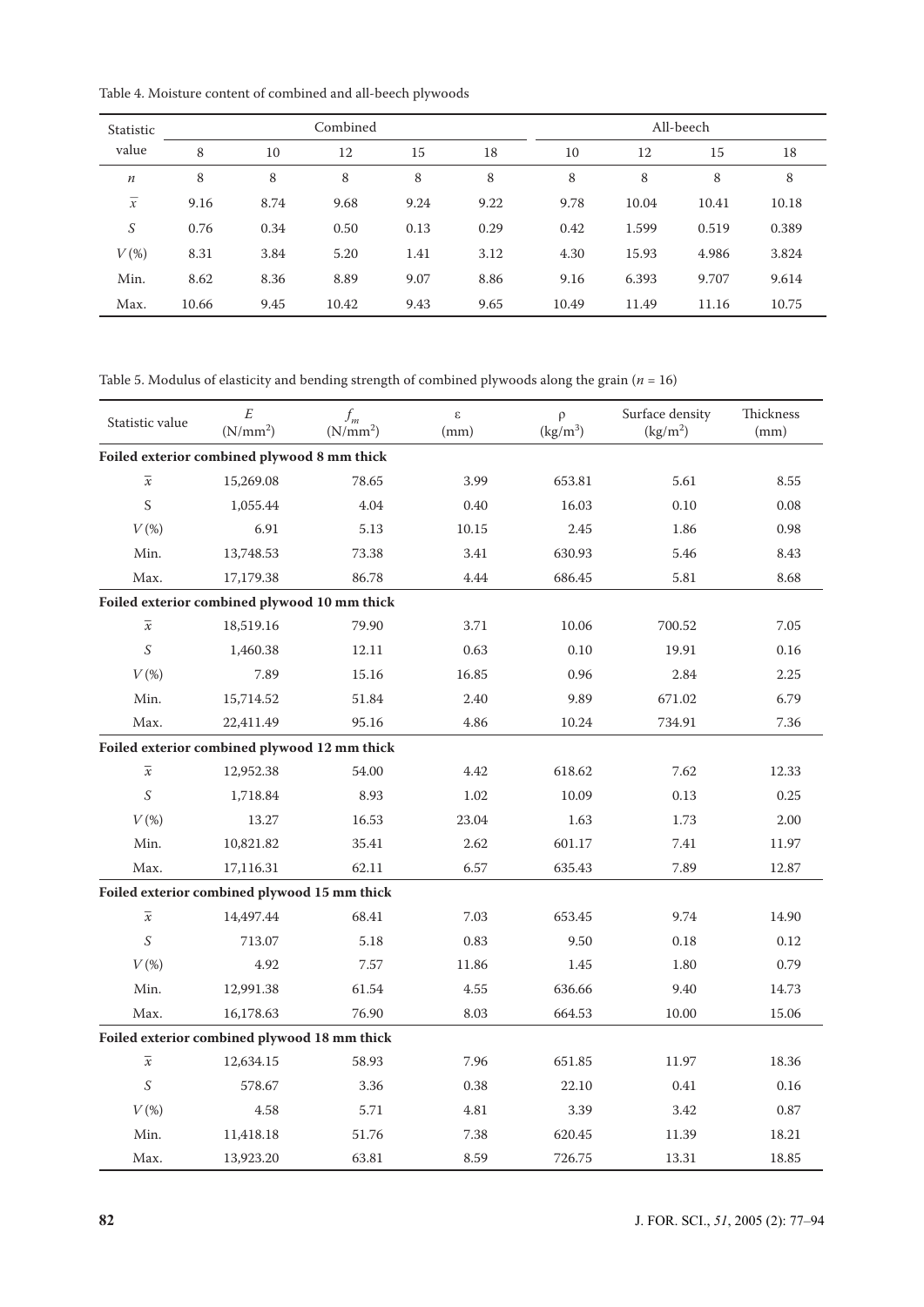| Variable                   | Correlations (bending strength)* |                 |             | Correlations (bending strength)* |                 |             |  |
|----------------------------|----------------------------------|-----------------|-------------|----------------------------------|-----------------|-------------|--|
|                            | ρ                                | surface density | thickness   | $\rho$                           | surface density | thickness   |  |
|                            |                                  | 8 mm thick      |             |                                  | 15 mm thick     |             |  |
| $\cal E$                   | $-0.1897$                        | $-0.1759$       | 0.3359      | $-0.0908$                        | $-0.1449$       | 0.1627      |  |
|                            | $p = 0.482$                      | $p = 0.515$     | $p = 0.203$ | $p = 0.738$                      | $p = 0.592$     | $p = 0.547$ |  |
|                            | $-0.1699$                        | 0.0156          | 0.2879      | $-0.1154$                        | $-0.3785$       | $-0.6528$   |  |
| $f_m$                      | $p = 0.529$                      | $p = 0.954$     | $p = 0.280$ | $p = 0.670$                      | $p = 0.148$     | $p = 0.006$ |  |
|                            | 0.3895                           | 0.1720          | 0.3166      | 0.3288                           | 0.2262          | $-0.0903$   |  |
| $\boldsymbol{\varepsilon}$ | $p = 0.136$                      | $p = 0.524$     | $p = 0.232$ | $p = 0.214$                      | $p = 0.400$     | $p = 0.739$ |  |
|                            |                                  | 10 mm thick     |             |                                  | 18 mm thick     |             |  |
|                            | 0.1263                           | 0.0194          | $-0.3291$   | 0.2303                           | 0.3728          | 0.5714      |  |
| $\cal E$                   | $p = 0.641$                      | $p = 0.943$     | $p = 0.213$ | $p = 0.391$                      | $p = 0.155$     | $p = 0.021$ |  |
|                            | $-0.1045$                        | $-0.1807$       | $-0.1177$   | 0.3486                           | 0.3568          | 0.0436      |  |
| $f_m$                      | $p = 0.700$                      | $p = 0.503$     | $p = 0.664$ | $p = 0.186$                      | $p = 0.175$     | $p = 0.872$ |  |
|                            | $-0.0861$                        | $-0.0649$       | 0.0967      | 0.3409                           | 0.2078          | $-0.5114$   |  |
| $\boldsymbol{\varepsilon}$ | $p = 0.751$                      | $p = 0.811$     | $p = 0.722$ | $p = 0.196$                      | $p = 0.440$     | $p = 0.043$ |  |
|                            |                                  | 12 mm thick     |             |                                  |                 |             |  |
|                            | 0.0204                           | 0.1923          | 0.1469      |                                  |                 |             |  |
| $\cal E$                   | $p = 0.940$                      | $p = 0.476$     | $p = 0.587$ |                                  |                 |             |  |
|                            | 0.1107                           | $-0.0575$       | $-0.1341$   |                                  |                 |             |  |
| $f_m$                      | $p = 0.683$                      | $p = 0.833$     | $p = 0.620$ |                                  |                 |             |  |
|                            | 0.0991                           | 0.0698          | $-0.0156$   |                                  |                 |             |  |
| ε                          | $p = 0.715$                      | $p = 0.797$     | $p = 0.954$ |                                  |                 |             |  |

Table 6. Correlation analysis of combined plywoods along the grain

\*Marked correlations are significant at  $p < 0.050$ ;  $n = 16$  (casewise deletion of missing data

# **Density, strength and modulus of elasticity of plywood sheets**

Results of measurements with basic statistic characteristics of density, strength and MOE of combined and all-beech plywoods and results of correlation analysis are given in Tables 4–12. Table 12 is an aggregate table of bending strength and MOE in bending for combined plywoods, Table 13 gives results of the respective correlation analysis. Table 14 is an aggregate table of bending strength and MOE in bending for all-beech plywoods, Table 15 gives results of the respective correlation analysis. Table 16 gives results of correlation analysis for combined and all-beech plywoods. Important relationships are represented in italics. Negative correlation coefficient expresses negative dependence. The value of *p* given in tables under correlation

coefficients expresses probability of the occurrence of a studied phenomenon in the basic set.

Figs. 7–9 show dependences of MOE in bending, bending strength and relative deformation on the sheet thickness in combined plywoods. In Figs. 10 to 12, dependences are given of MOE in bending, bending strength and relative deformation on the sheet density in combined plywoods, in Figs. 13–15 dependences are depicted of MOE in bending, bending strength and relative deformation on the number of plies in combined plywoods. Figs. 16–18 illustrate dependences of MOE in bending, bending strength and relative deformation on the sheet thickness in all-beech plywoods. In Figs. 19–21, dependences are depicted of MOE in bending, bending strength and relative deformation on the sheet density in all-beech plywoods. Figs. 22–24 show dependences of MOE in bending, bending strength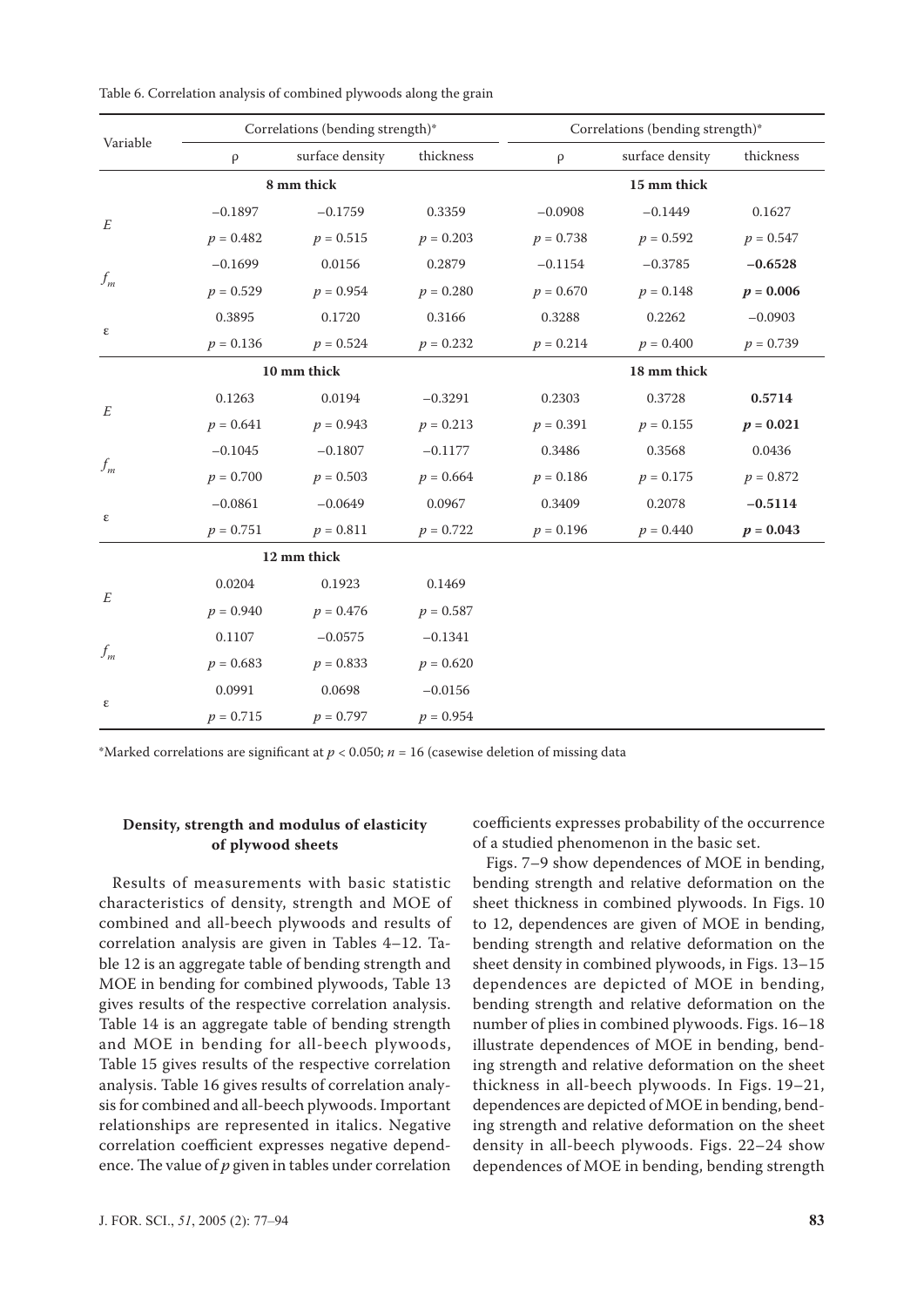| Statistic value                              | $\cal E$<br>(N/mm <sup>2</sup> ) | $f_m$<br>$(N/mm^2)$ | $\boldsymbol{\varepsilon}$<br>(mm) | $\rho$<br>$(kg/m^3)$ | Surface density<br>(kg/m <sup>2</sup> ) | Thickness<br>(mm) |  |  |
|----------------------------------------------|----------------------------------|---------------------|------------------------------------|----------------------|-----------------------------------------|-------------------|--|--|
| Foiled exterior combined plywood 8 mm thick  |                                  |                     |                                    |                      |                                         |                   |  |  |
| $\overline{\mathcal{X}}$                     | 9,368.89                         | 44.26               | 3.16                               | 647.42               | 5.58                                    | 8.59              |  |  |
| $\boldsymbol{S}$                             | 952.68                           | 4.55                | 0.51                               | 24.43                | 0.22                                    | 0.09              |  |  |
| $V(\%)$                                      | 10.17                            | 10.27               | 16.27                              | 3.77                 | 3.93                                    | 0.99              |  |  |
| Min.                                         | 7,781.09                         | 32.02               | 2.25                               | 618.65               | 5.29                                    | 8.43              |  |  |
| Max.                                         | 11,574.08                        | 53.60               | 4.09                               | 704.99               | 6.07                                    | 8.74              |  |  |
| Foiled exterior combined plywood 10 mm thick |                                  |                     |                                    |                      |                                         |                   |  |  |
| $\overline{\mathcal{X}}$                     | 9,683.37                         | 43.01               | 4.01                               | 10.01                | 703.79                                  | 7.05              |  |  |
| $\boldsymbol{S}$                             | 892.86                           | 8.54                | 1.08                               | 0.07                 | 15.58                                   | 0.14              |  |  |
| $V(\%)$                                      | 9.22                             | 19.85               | 27.07                              | 0.74                 | 2.21                                    | 1.98              |  |  |
| Min.                                         | 7,779.00                         | 24.69               | 2.18                               | 9.89                 | 669.08                                  | 6.67              |  |  |
| Max.                                         | 11,185.21                        | 56.91               | 6.22                               | 10.17                | 735.16                                  | 7.29              |  |  |
| Foiled exterior combined plywood 12 mm thick |                                  |                     |                                    |                      |                                         |                   |  |  |
| $\overline{\mathcal{X}}$                     | 11,281.88                        | 43.69               | 3.81                               | 619.69               | 7.61                                    | 12.27             |  |  |
| S                                            | 1,000.96                         | 7.16                | 1.08                               | 20.16                | 0.27                                    | 0.18              |  |  |
| $V(\%)$                                      | 8.87                             | 16.40               | 28.26                              | 3.25                 | 3.61                                    | 1.44              |  |  |
| Min.                                         | 9,786.09                         | 31.30               | 2.45                               | 593.77               | 7.13                                    | 12.00             |  |  |
| Max.                                         | 12,925.91                        | 56.54               | 6.04                               | 658.97               | 8.09                                    | 12.62             |  |  |
| Foiled exterior combined plywood 15 mm thick |                                  |                     |                                    |                      |                                         |                   |  |  |
| $\overline{\mathcal{X}}$                     | 14,435.53                        | 61.09               | 6.08                               | 656.75               | 9.81                                    | 14.94             |  |  |
| S                                            | 1,471.21                         | 9.85                | 1.22                               | 14.14                | 0.22                                    | 0.10              |  |  |
| $V(\%)$                                      | 10.19                            | 16.12               | 20.06                              | 2.15                 | 2.26                                    | 0.70              |  |  |
| Min.                                         | 11,343.94                        | 34.35               | 3.31                               | 631.01               | 9.40                                    | 14.71             |  |  |
| Max.                                         | 16,562.53                        | 75.54               | 7.89                               | 690.59               | 10.35                                   | 15.12             |  |  |
| Foiled exterior combined plywood 18 mm thick |                                  |                     |                                    |                      |                                         |                   |  |  |
| $\overline{\mathcal{X}}$                     | 17,381.69                        | 62.78               | 6.10                               | 651.25               | 11.97                                   | 18.38             |  |  |
| $\boldsymbol{S}$                             | 811.79                           | 12.30               | $2.01\,$                           | 18.16                | 0.29                                    | 0.11              |  |  |
| $V$ $(\%)$                                   | 4.67                             | 19.59               | 32.95                              | 2.79                 | 2.46                                    | 0.62              |  |  |
| Min.                                         | 15,766.15                        | 37.08               | 3.20                               | 628.95               | $11.58\,$                               | $18.11\,$         |  |  |
| Max.                                         | 18,699.65                        | 78.33               | 9.54                               | 690.71               | 12.51                                   | 18.54             |  |  |

| Table 7. Modulus of elasticity and bending strength of combined plywoods across the grain ( $n = 16$ ) |  |
|--------------------------------------------------------------------------------------------------------|--|
|--------------------------------------------------------------------------------------------------------|--|

and relative deformation on the number of plies in all-beech plywoods.

# **Fractures of plywoods**

The bending tests have demonstrated that both combined and all-beech plywoods of all thicknesses comply with minimum strength values given by DIN 68 705 Teil 3 standard.

In the bending tests, failures occurred mostly in surface layers of the tensile zone (Figs. 28–29) or along the whole thickness of a specimen (Figs. 25 to 27). In combined plywoods 18 mm thick, 75% of failures occurred in the central layer during bending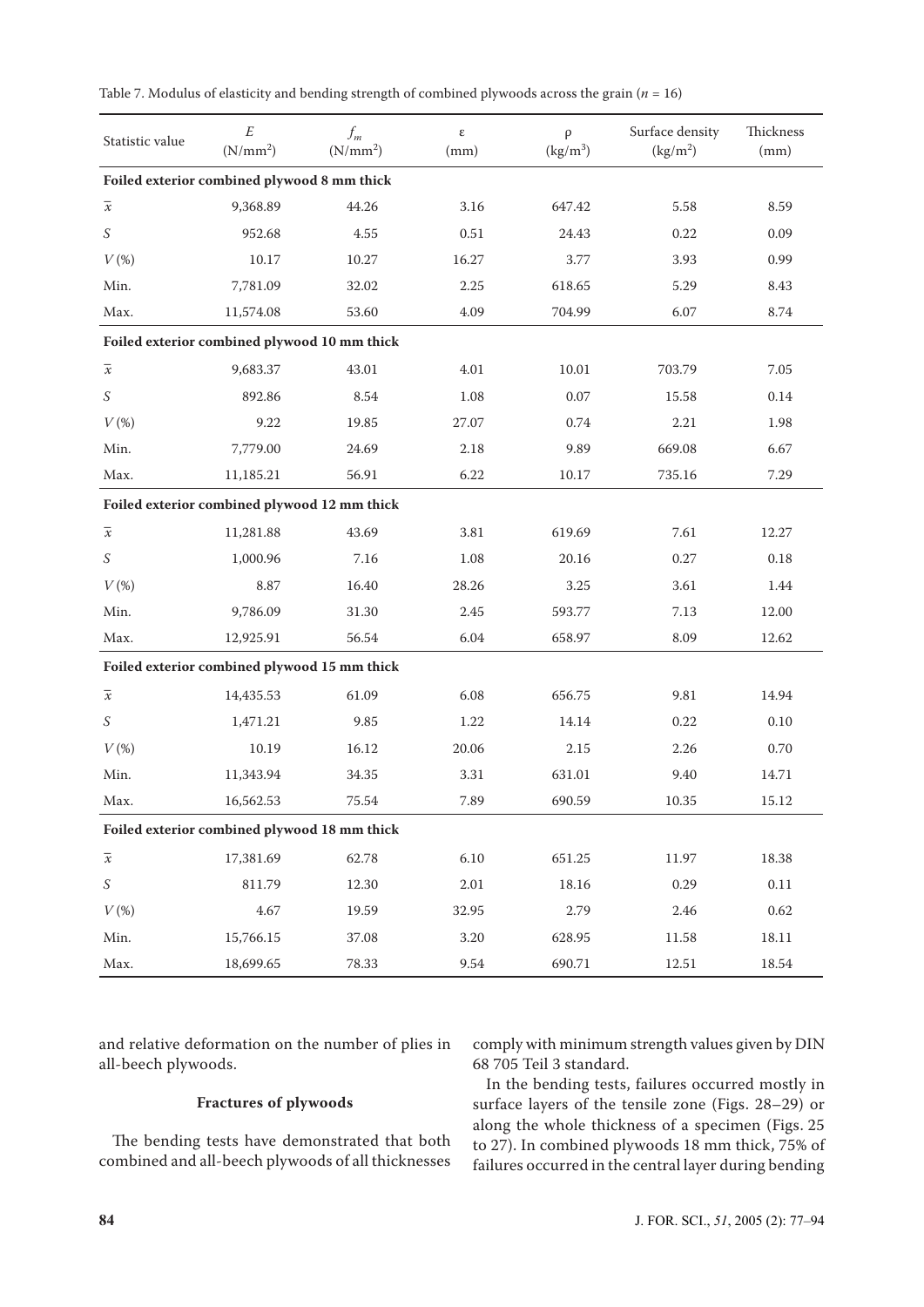| Variable - | Correlations (bending strength)* |                 |             |             |                 |             |  |  |
|------------|----------------------------------|-----------------|-------------|-------------|-----------------|-------------|--|--|
|            | $\rho$                           | surface density | thickness   | $\rho$      | surface density | thickness   |  |  |
|            |                                  | 8 mm thick      |             |             | 15 mm thick     |             |  |  |
| $\cal E$   | $-0.0833$                        | $-0.0244$       | 0.2610      | 0.4749      | 0.4738          | 0.0725      |  |  |
|            | $p = 0.759$                      | $p = 0.929$     | $p=0.329\,$ | $p = 0.063$ | $p = 0.064$     | $p = 0.790$ |  |  |
| $f_m$      | $-0.0609$                        | $-0.0283$       | 0.1397      | 0.4300      | 0.2625          | $-0.4790$   |  |  |
|            | $p = 0.823$                      | $p = 0.917$     | $p = 0.606$ | $p = 0.096$ | $p = 0.326$     | $p = 0.060$ |  |  |
| ε          | $-0.3277$                        | $-0.3830$       | $-0.1519$   | 0.2032      | 0.1230          | $-0.2301$   |  |  |
|            | $p = 0.215$                      | $p = 0.143$     | $p = 0.574$ | $p = 0.450$ | $p = 0.650$     | $p = 0.391$ |  |  |
|            | 10 mm thick                      |                 |             |             | 18 mm thick     |             |  |  |
| $\cal E$   | $-0.0114$                        | $-0.1524$       | $-0.3812$   | 0.5549      | 0.5834          | $-0.1658$   |  |  |
|            | $p = 0.967$                      | $p = 0.573$     | $p = 0.145$ | $p = 0.026$ | $p = 0.018$     | $p = 0.539$ |  |  |
| $f_m$      | $-0.1036$                        | $-0.2099$       | $-0.2542$   | 0.6011      | 0.6223          | $-0.2158$   |  |  |
|            | $p = 0.702$                      | $p = 0.435$     | $p = 0.342$ | $p = 0.014$ | $p = 0.010$     | $p = 0.422$ |  |  |
| ε          | $-0.0592$                        | $-0.1259$       | $-0.1607$   | 0.3816      | 0.4199          | $-0.0415$   |  |  |
|            | $p = 0.828$                      | $p = 0.642$     | $p = 0.552$ | $p = 0.145$ | $p = 0.105$     | $p = 0.879$ |  |  |
|            |                                  | 12 mm thick     |             |             |                 |             |  |  |
| E          | 0.0558                           | $-0.0257$       | $-0.1768$   |             |                 |             |  |  |
|            | $p = 0.837$                      | $p = 0.925$     | $p = 0.513$ |             |                 |             |  |  |
| $f_m$      | 0.2155                           | 0.1826          | $-0.0125$   |             |                 |             |  |  |
|            | $p = 0.423$                      | $p = 0.498$     | $p = 0.963$ |             |                 |             |  |  |
| ε          | 0.5062                           | 0.5054          | 0.1307      |             |                 |             |  |  |
|            | $p = 0.045$                      | $p = 0.046$     | $p = 0.629$ |             |                 |             |  |  |

Table 8. Correlation analysis of combined plywoods across the grain

\*Marked correlations are significant at  $p < 0.050$ ;  $n = 16$  (casewise deletion of missing data)

in cross direction. The failures occurred as a result of surmounting the central veneer shear strength (Fig. 30). Fig. 31 depicts failures in the central zone due to the central veneer defect.

number of measurements.

The results of correlation and regression analysis for particular thicknesses and directions of the act-

Correlation analysis has demonstrated more relationships in aggregate sets for particular types of plywoods (Tabs. 13 and 14). Table 13 demonstrates

ing force as related to density, surface density and thickness proved the relationships only in a small



Fig. 7. Dependence of modulus of elasticity on the sheet thickness in combined plywoods



Fig. 8. Dependence of bending strength on the sheet thickness in combined plywoods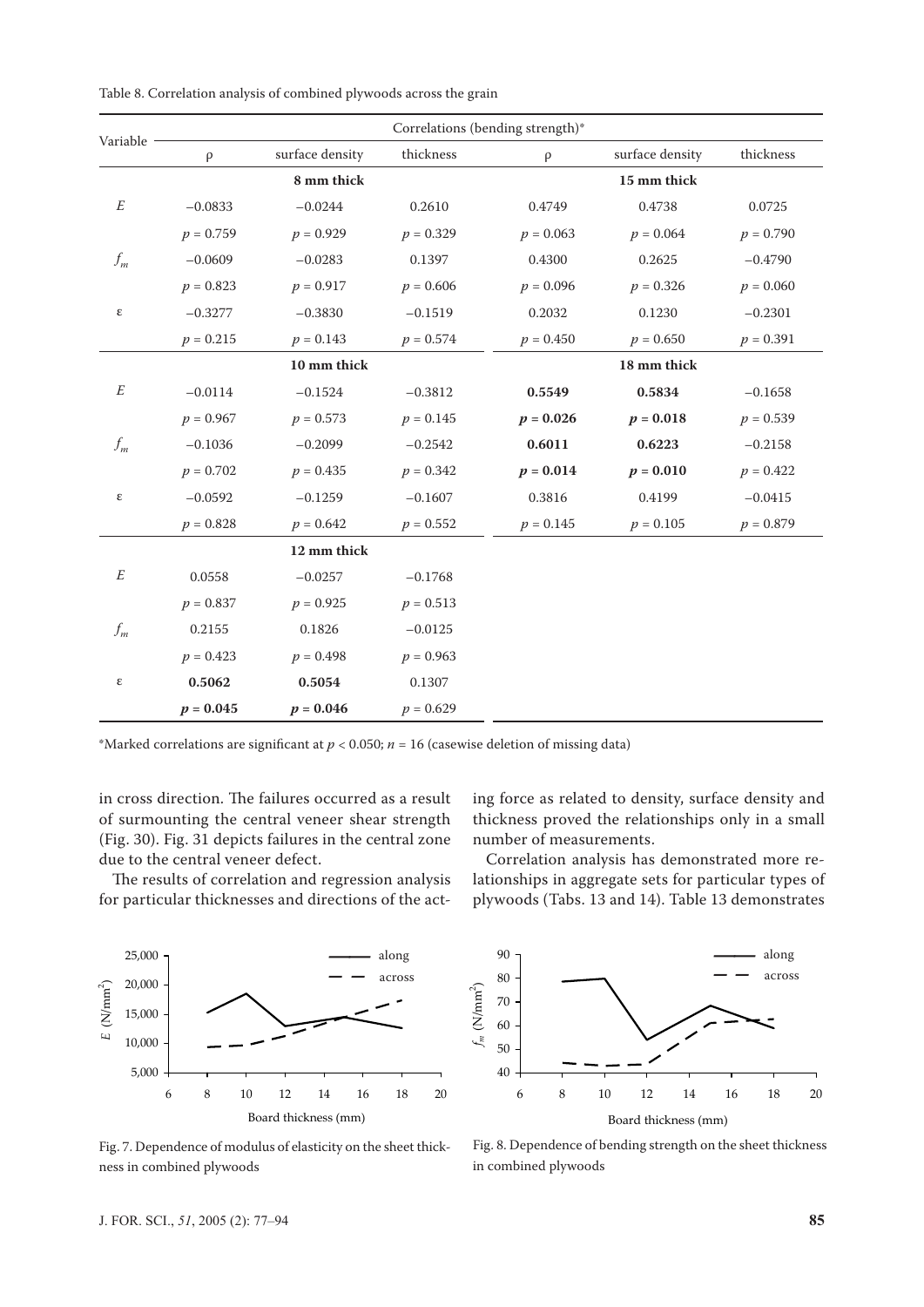| Statistic value                               | $\overline{E}$<br>(N/mm <sup>2</sup> )        | $f_m$<br>(N/mm <sup>2</sup> ) | $\boldsymbol{\epsilon}$<br>(mm) | $\rho$<br>(kg/m <sup>3</sup> ) | Surface density<br>(kg/m <sup>2</sup> ) | Thickness<br>(mm) |  |  |  |
|-----------------------------------------------|-----------------------------------------------|-------------------------------|---------------------------------|--------------------------------|-----------------------------------------|-------------------|--|--|--|
| Foiled exterior all-beech plywood 10 mm thick |                                               |                               |                                 |                                |                                         |                   |  |  |  |
| $\overline{\mathcal{X}}$                      | 21,856.08                                     | 95.23                         | 4.04                            | 824.87                         | 8.12                                    | 9.84              |  |  |  |
| $\boldsymbol{S}$                              | 1,577.29                                      | 7.68                          | 0.35                            | 20.80                          | 0.19                                    | 0.04              |  |  |  |
| $V(\%)$                                       | 7.22                                          | 8.07                          | 8.67                            | 2.52                           | 2.33                                    | 0.36              |  |  |  |
| Min.                                          | 19,536.39                                     | 86.12                         | 3.56                            | 785.38                         | 7.75                                    | 9.78              |  |  |  |
| Max.                                          | 23,919.32                                     | 106.12                        | 4.60                            | 847.27                         | 8.35                                    | 9.88              |  |  |  |
| Foiled exterior all-beech plywood 12 mm thick |                                               |                               |                                 |                                |                                         |                   |  |  |  |
| $\overline{\mathcal{X}}$                      | 18,456.72                                     | 75.81                         | 5.11                            | 695.83                         | 8.48                                    | 12.18             |  |  |  |
| $\boldsymbol{S}$                              | 1,546.69                                      | 6.60                          | 0.80                            | 9.49                           | 0.14                                    | 0.06              |  |  |  |
| $V$ $(\%)$                                    | 8.38                                          | 8.71                          | 15.58                           | 1.36                           | 1.67                                    | 0.53              |  |  |  |
| Min.                                          | 17,195.19                                     | 67.19                         | 4.18                            | 681.37                         | 8.29                                    | 12.08             |  |  |  |
| Max.                                          | 22,083.32                                     | 84.92                         | 6.31                            | 707.63                         | 8.68                                    | 12.28             |  |  |  |
| Foiled exterior all-beech plywood 15 mm thick |                                               |                               |                                 |                                |                                         |                   |  |  |  |
| $\overline{\mathcal{X}}$                      | 21,968.82                                     | 86.74                         | 5.68                            | 753.25                         | 11.53                                   | 15.30             |  |  |  |
| $\boldsymbol{S}$                              | 611.09                                        | 4.00                          | 0.37                            | 12.32                          | 0.15                                    | 0.12              |  |  |  |
| $V$ $(\%)$                                    | 2.78                                          | 4.61                          | 6.59                            | 1.64                           | 1.26                                    | $0.81\,$          |  |  |  |
| Min.                                          | 21,045.54                                     | 79.01                         | 5.06                            | 728.59                         | 11.26                                   | 15.10             |  |  |  |
| Max.                                          | 22,646.43                                     | 92.38                         | 6.24                            | 769.71                         | 11.69                                   | 15.46             |  |  |  |
|                                               | Foiled exterior all-beech plywood 18 mm thick |                               |                                 |                                |                                         |                   |  |  |  |
| $\overline{\mathcal{X}}$                      | 21,015.43                                     | 78.07                         | 5.96                            | 742.48                         | 13.55                                   | 18.25             |  |  |  |
| $\boldsymbol{S}$                              | 785.73                                        | 8.34                          | 0.97                            | 9.34                           | 0.06                                    | 0.24              |  |  |  |
| $V$ $(\%)$                                    | 3.74                                          | 10.68                         | 16.28                           | 1.26                           | 0.44                                    | 1.31              |  |  |  |
| Min.                                          | 19,957.49                                     | 59.21                         | 4.12                            | 732.56                         | 13.48                                   | 17.94             |  |  |  |
| Max.                                          | 22,531.44                                     | 87.61                         | 7.27                            | 755.90                         | 13.63                                   | 18.60             |  |  |  |

Table 9. Modulus of elasticity and bending strength of all-beech plywoods along the grain (*n* = 8)





Fig. 9. Dependence of relative deformation on the sheet thickness in combined plywoods

Fig. 10. Dependence of modulus of elasticity on the sheet density in combined plywoods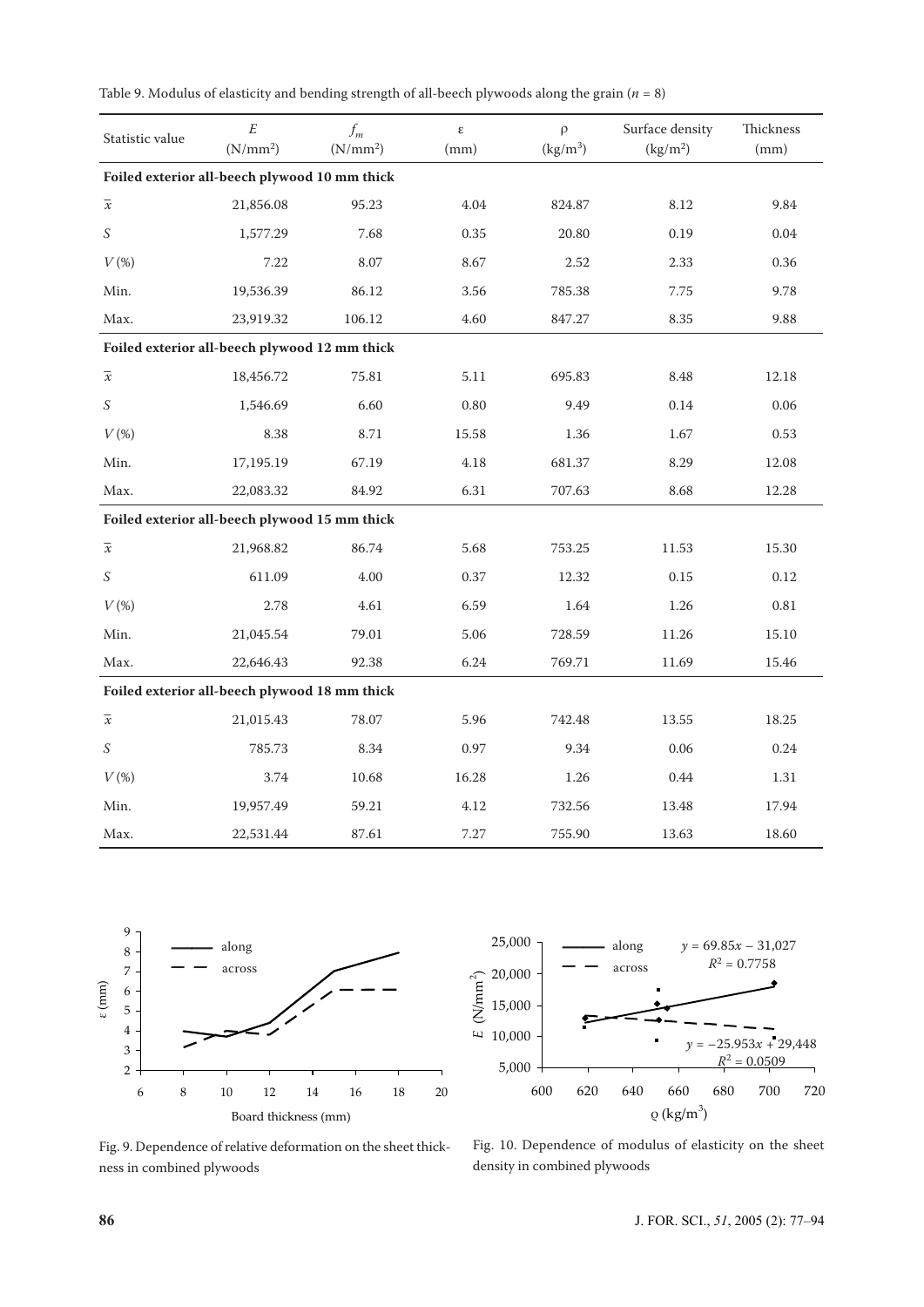| Statistic value                               | $\cal E$<br>$(N/mm^2)$ | $f_m$<br>(N/mm <sup>2</sup> ) | $\boldsymbol{\epsilon}$<br>(mm) | $\rho$<br>$(kg/m^3)$ | Surface density<br>(kg/m <sup>2</sup> ) | Thickness<br>(mm) |  |  |  |
|-----------------------------------------------|------------------------|-------------------------------|---------------------------------|----------------------|-----------------------------------------|-------------------|--|--|--|
| Foiled exterior all-beech plywood 10 mm thick |                        |                               |                                 |                      |                                         |                   |  |  |  |
| $\overline{\mathcal{X}}$                      | 12,493.68              | 77.50                         | 6.30                            | 806.96               | 8.03                                    | 9.95              |  |  |  |
| $\boldsymbol{S}$                              | 400.35                 | 1.70                          | 0.46                            | 11.37                | 0.08                                    | 0.06              |  |  |  |
| $V$ $(\%)$                                    | 3.20                   | 2.20                          | 7.32                            | 1.41                 | 1.01                                    | 0.65              |  |  |  |
| Min.                                          | 12,128.64              | 75.23                         | 5.63                            | 790.09               | 7.90                                    | 9.83              |  |  |  |
| Max.                                          | 13,212.22              | 80.54                         | 6.95                            | 822.98               | 8.15                                    | 10.02             |  |  |  |
| Foiled exterior all-beech plywood 12 mm thick |                        |                               |                                 |                      |                                         |                   |  |  |  |
| $\overline{\mathcal{X}}$                      | 9,774.69               | 55.68                         | 7.39                            | 669.55               | 8.15                                    | 12.18             |  |  |  |
| $\cal S$                                      | 504.82                 | 3.60                          | 1.17                            | 113.00               | 1.38                                    | 0.08              |  |  |  |
| $V$ (%)                                       | 5.16                   | 6.47                          | 15.78                           | 16.88                | 16.94                                   | 0.62              |  |  |  |
| Min.                                          | 8,751.38               | 51.15                         | 5.88                            | 391.33               | 4.75                                    | 12.01             |  |  |  |
| Max.                                          | 10,212.80              | 61.65                         | 9.12                            | 721.27               | 8.79                                    | 12.25             |  |  |  |
| Foiled exterior all-beech plywood 15 mm thick |                        |                               |                                 |                      |                                         |                   |  |  |  |
| $\overline{\mathcal{X}}$                      | 14,053.18              | 70.71                         | 8.18                            | 751.23               | 11.60                                   | 15.44             |  |  |  |
| S                                             | 612.86                 | 1.43                          | 0.31                            | 15.91                | 0.41                                    | 0.24              |  |  |  |
| $V$ $(\%)$                                    | 4.36                   | 2.03                          | 3.79                            | 2.12                 | 3.50                                    | 1.53              |  |  |  |
| Min.                                          | 13,247.14              | 68.52                         | 7.88                            | 719.09               | 10.87                                   | 15.12             |  |  |  |
| Max.                                          | 15,082.34              | 73.03                         | 8.65                            | 765.94               | 12.03                                   | 15.79             |  |  |  |
| Foiled exterior all-beech plywood 18 mm thick |                        |                               |                                 |                      |                                         |                   |  |  |  |
| $\overline{\mathcal{X}}$                      | 13,774.44              | 65.62                         | 9.48                            | 747.97               | 13.57                                   | 18.15             |  |  |  |
| S                                             | 1,027.94               | 7.43                          | 1.95                            | 13.87                | 0.23                                    | 0.09              |  |  |  |
| $V$ $(\%)$                                    | 7.46                   | 11.32                         | 20.59                           | 1.85                 | 1.73                                    | 0.52              |  |  |  |
| Min.                                          | 11,493.28              | 51.16                         | 6.73                            | 729.48               | 13.36                                   | 18.03             |  |  |  |
| Max.                                          | 14,693.31              | 72.42                         | 11.64                           | 772.96               | 14.08                                   | 18.31             |  |  |  |





Fig. 11. Dependence of bending strength on the sheet density in combined plywoods

Fig. 12. Dependence of relative deformation on the sheet density in combined plywoods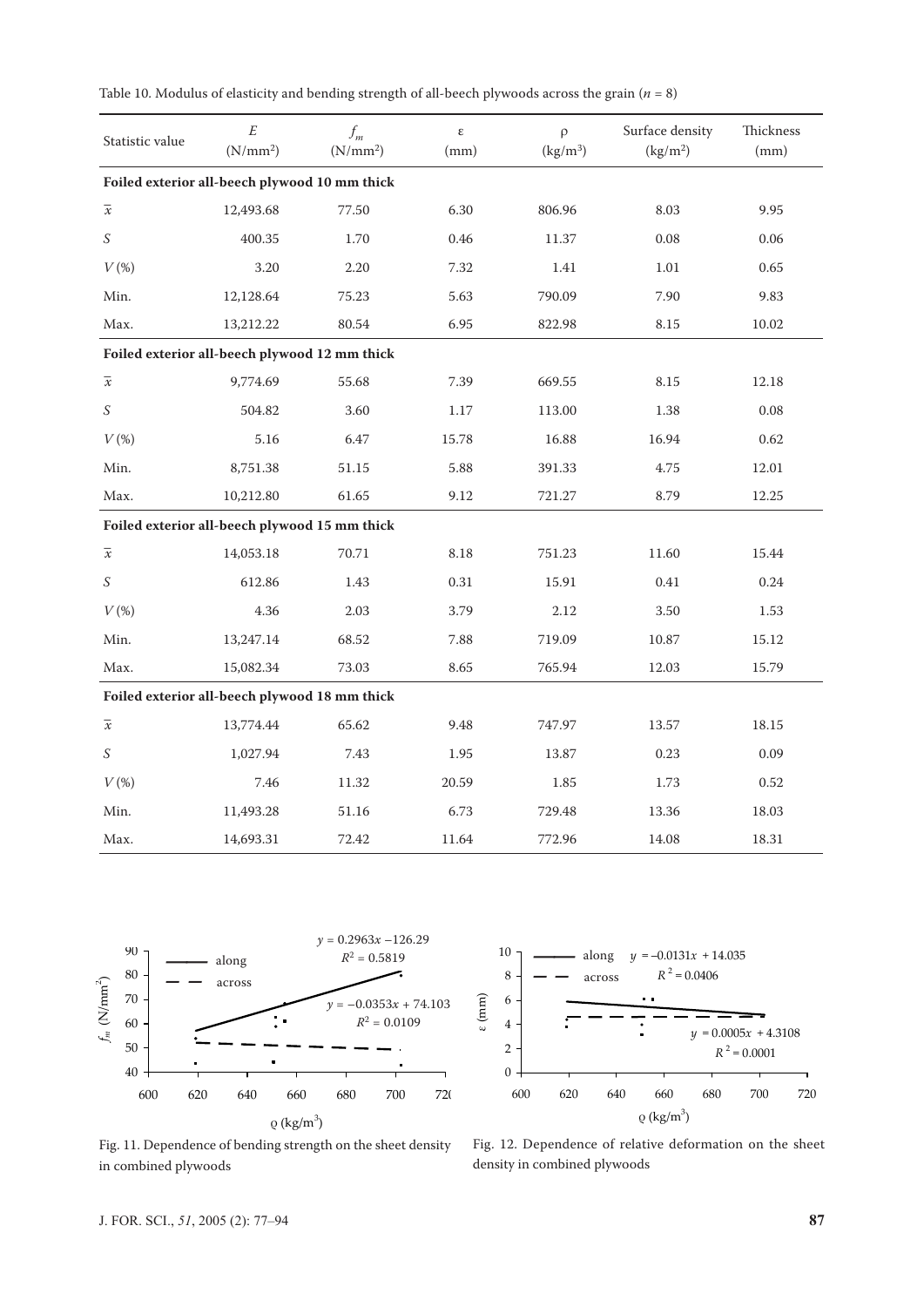|             | Correlations (bending strength)* |                 |             |             |                  |             |  |  |
|-------------|----------------------------------|-----------------|-------------|-------------|------------------|-------------|--|--|
| Variable    |                                  | along the grain |             |             | across the grain |             |  |  |
|             | $\rho$                           | surface density | thickness   | $\rho$      | surface density  | thickness   |  |  |
| 10 mm thick |                                  |                 |             |             |                  |             |  |  |
| E           | 0.5949                           | 0.5956          | $-0.3114$   | $-0.1047$   | $-0.0477$        | 0.1535      |  |  |
|             | $p = 0.120$                      | $p = 0.119$     | $p = 0.453$ | $p = 0.805$ | $p = 0.911$      | $p = 0.717$ |  |  |
|             | 0.6810                           | 0.6755          | $-0.3962$   | $-0.0176$   | $-0.1235$        | $-0.1523$   |  |  |
| $f_m$       | $p = 0.063$                      | $p = 0.066$     | $p = 0.331$ | $p = 0.967$ | $p = 0.771$      | $p = 0.719$ |  |  |
|             | 0.1491                           | 0.1572          | $-0.0284$   | 0.1904      | $-0.0049$        | $-0.4233$   |  |  |
| ε           | $p = 0.725$                      | $p = 0.710$     | $p = 0.947$ | $p = 0.651$ | $p = 0.991$      | $p = 0.296$ |  |  |
| 12 mm thick |                                  |                 |             |             |                  |             |  |  |
| E           | $-0.3503$                        | $-0.2707$       | 0.0515      | $-0.7427$   | 0.8685           | $-0.0919$   |  |  |
|             | $p = 0.395$                      | $p = 0.517$     | $p = 0.904$ | $p = 0.035$ | $p = 0.005$      | $p = 0.829$ |  |  |
| $f_m$       | $-0.5211$                        | $-0.5379$       | 0.3474      | $-0.1001$   | 0.3109           | 0.3853      |  |  |
|             | $p = 0.185$                      | $p = 0.169$     | $p = 0.399$ | $p = 0.814$ | $p = 0.453$      | $p = 0.346$ |  |  |
|             | $-0.3851$                        | $-0.3545$       | 0.1205      | $-0.5312$   | $-0.2477$        | 0.5642      |  |  |
| ε           | $p = 0.346$                      | $p = 0.389$     | $p = 0.776$ | $p = 0.175$ | $p = 0.554$      | $p = 0.145$ |  |  |
| 15 mm thick |                                  |                 |             |             |                  |             |  |  |
|             | 0.1701                           | 0.3343          | 0.1915      | 0.7210      | $-0.7519$        | 0.7290      |  |  |
| E           | $p = 0.687$                      | $p = 0.418$     | $p = 0.650$ | $p = 0.044$ | $p = 0.031$      | $p = 0.040$ |  |  |
|             | 0.0740                           | 0.3904          | 0.4804      | 0.3757      | 0.4095           | 0.4268      |  |  |
| $f_m$       | $p = 0.862$                      | $p = 0.339$     | $p = 0.228$ | $p = 0.359$ | $p = 0.314$      | $p = 0.292$ |  |  |
|             | 0.3346                           | 0.5457          | 0.2039      | $-0.4460$   | $-0.5102$        | $-0.5444$   |  |  |
| ε           | $p = 0.418$                      | $p = 0.162$     | $p = 0.628$ | $p = 0.268$ | $p = 0.196$      | $p = 0.163$ |  |  |
| 18 mm thick |                                  |                 |             |             |                  |             |  |  |
|             | 0.2457                           | $-0.4636$       | $-0.3931$   | $-0.2500$   | 0.3006           | 0.1111      |  |  |
| E           | $p = 0.557$                      | $p = 0.247$     | $p = 0.335$ | $p = 0.550$ | $p = 0.469$      | $p = 0.793$ |  |  |
|             | 0.3890                           | $-0.5997$       | $-0.5791$   | 0.2650      | 0.2287           | $-0.1808$   |  |  |
| $f_m$       | $p = 0.341$                      | $p = 0.116$     | $p = 0.133$ | $p = 0.526$ | $p = 0.586$      | $p = 0.668$ |  |  |
|             | 0.1754                           | $-0.6797$       | $-0.4012$   | 0.4068      | 0.2692           | $-0.5554$   |  |  |
| ε           | $p = 0.678$                      | $p = 0.064$     | $p = 0.325$ | $p = 0.317$ | $p = 0.519$      | $p = 0.153$ |  |  |

| Table 11. Correlation analysis of all-beech plywoods along and across the grain |  |
|---------------------------------------------------------------------------------|--|
|---------------------------------------------------------------------------------|--|

\*Marked correlations are significant at  $p < 0.050$ ;  $n = 16$  (casewise deletion of missing data)





Fig. 13. Dependence of modulus of elasticity on the number of plies in combined plywoods

Fig. 14. Dependence of bending strength on the number of sheet plies in combined plywoods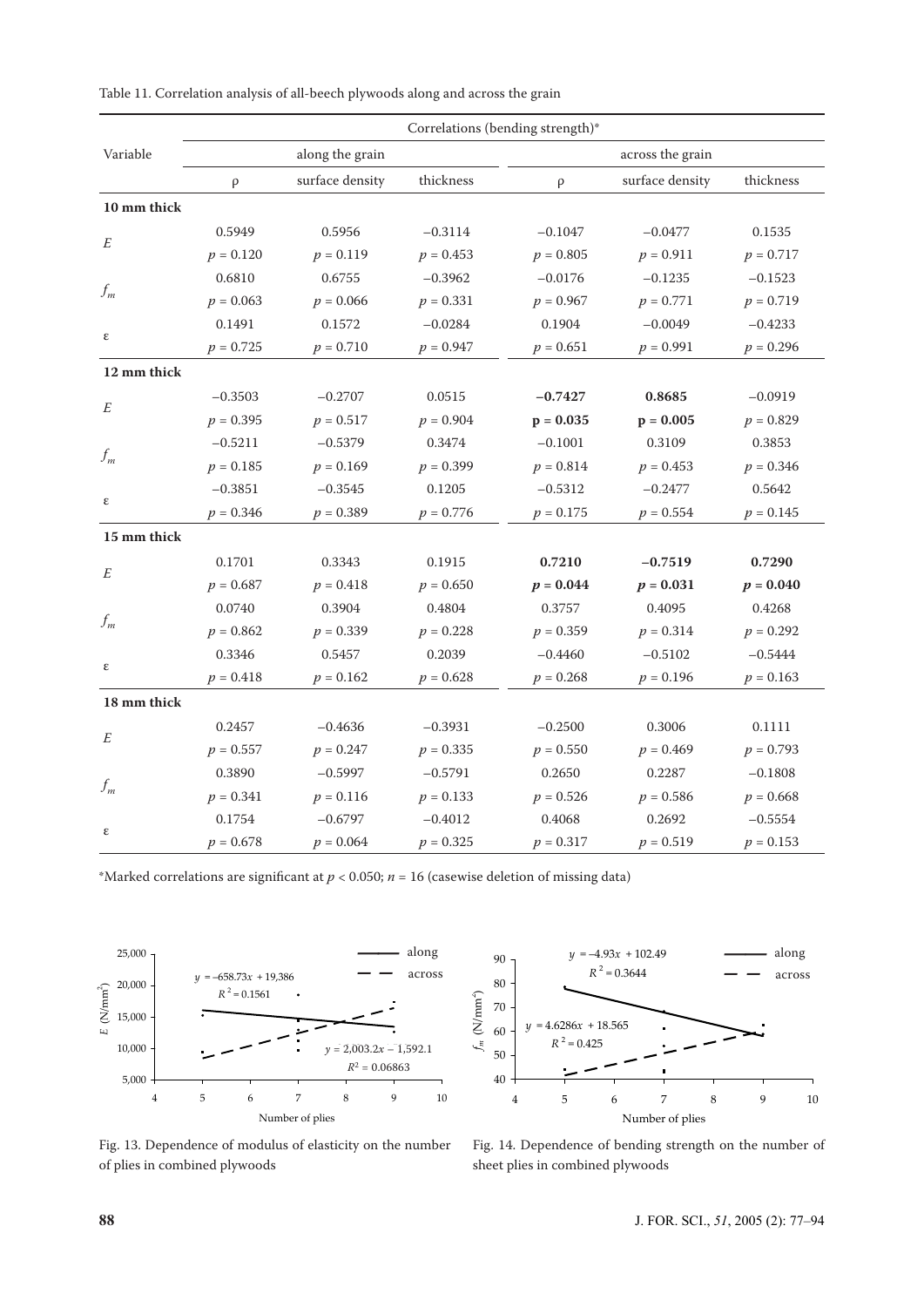Table 12. Aggregate table of bending strength and modulus of elasticity in bending for combined plywoods

| Thickness<br>(mm) | Number<br>of plies | W<br>$(\%)$ | Surface<br>density<br>(kg/m <sup>2</sup> ) | ρ<br>$\text{kg/m}^3$ | $\varepsilon_{\parallel}$<br>(mm) | $\varepsilon_{\perp}$<br>(mm) | $f_{m}$   <br>$(N/mm^2)$ | $J_{m+}$<br>$(N/mm^2)$ | $E_{\parallel}$<br>$(N/mm^2)$ | $E_{\perp}$<br>$(N/mm^2)$ |
|-------------------|--------------------|-------------|--------------------------------------------|----------------------|-----------------------------------|-------------------------------|--------------------------|------------------------|-------------------------------|---------------------------|
| 8                 | 5                  | 9.16        | 5.59                                       | 650.61               | 3.99                              | 3.16                          | 78.65                    | 44.26                  | 15,269.08                     | 9,368.89                  |
| 10                | 7                  | 8.74        | 7.05                                       | 702.16               | 3.71                              | 4.01                          | 79.90                    | 43.01                  | 18,519.16                     | 9,683.37                  |
| 12                |                    | 9.68        | 7.61                                       | 619.15               | 4.41                              | 3.81                          | 54.00                    | 43.69                  |                               | 12,952.38 11,281.88       |
| 15                | 7                  | 9.24        | 9.77                                       | 655.10               | 7.03                              | 6.08                          | 68.41                    | 61.09                  |                               | 14,497.44 14,435.53       |
| 18                | 9                  | 9.22        | 11.97                                      | 651.55               | 7.96                              | 6.10                          | 58.93                    | 62.78                  |                               | 12,634.15 17,381.69       |

|                                           | Correlations (summary)* |              |             |                 |             |  |  |  |
|-------------------------------------------|-------------------------|--------------|-------------|-----------------|-------------|--|--|--|
| Variable                                  | thickness               | No. of layer | W           | surface density | $\rho$      |  |  |  |
|                                           | 0.9479                  | 0.7245       | 0.1824      | 0.9502          | $-0.2015$   |  |  |  |
| $E_{\text{along}}$                        | $p = 0.014$             | $p = 0.166$  | $p = 0.769$ | $p = 0.013$     | $p = 0.745$ |  |  |  |
|                                           | 0.9325                  | 0.7592       | 0.0200      | 0.9402          | 0.0106      |  |  |  |
| $\boldsymbol{\epsilon}_{\text{across}}$   | $p = 0.021$             | $p = 0.137$  | $p = 0.975$ | $p = 0.017$     | $p = 0.988$ |  |  |  |
|                                           | $-0.6510$               | $-0.6037$    | $-0.8295$   | $-0.5791$       | 0.7628      |  |  |  |
| $f_{m \text{ along}}$                     | $p = 0.234$             | $p = 0.281$  | $p = 0.082$ | $p = 0.306$     | $p = 0.134$ |  |  |  |
|                                           | 0.9019                  | 0.6519       | 0.0805      | 0.9109          | $-0.1045$   |  |  |  |
| $f^{\phantom{\dagger}}_{m\,{\rm across}}$ | $p = 0.036$             | $p = 0.233$  | $p = 0.898$ | $p = 0.032$     | $p = 0.867$ |  |  |  |
|                                           | $-0.6172$               | $-0.3950$    | $-0.8486$   | $-0.5535$       | 0.8808      |  |  |  |
| $E_{\text{along}}$                        | $p = 0.267$             | $p = 0.510$  | $p = 0.069$ | $p = 0.333$     | $p = 0.048$ |  |  |  |
|                                           | 0.9833                  | 0.8285       | 0.2222      | 0.9846          | $-0.2257$   |  |  |  |
| $E_{\text{across}}$                       | $p = 0.003$             | $p = 0.083$  | $p = 0.719$ | $p = 0.002$     | $p = 0.715$ |  |  |  |

Table 13. Correlation analysis – combined plywoods

\*Marked correlations are significant at  $p < 0.05000$ ;  $n = 5$  (casewise deletion of missing data)

that relationships of bending strength or modulus of elasticity show a reversible character of development along and across the grain in the upper veneer.

The trend is also evident from Figs. 18 and 19 where an increase in bending strength or MOE in bending across the grain occurs while there is a decrease in the values along the grain. The fact is caused by the construction of plywoods where spruce veneers 3.5 mm thick are used as the second outer plies in plywoods 15 and 18 mm thick. These





Fig. 15. Dependence of relative deformation on the number of sheet plies in combined plywoods

Fig. 16. Dependence of MOE on the sheet thickness in allbeech plywoods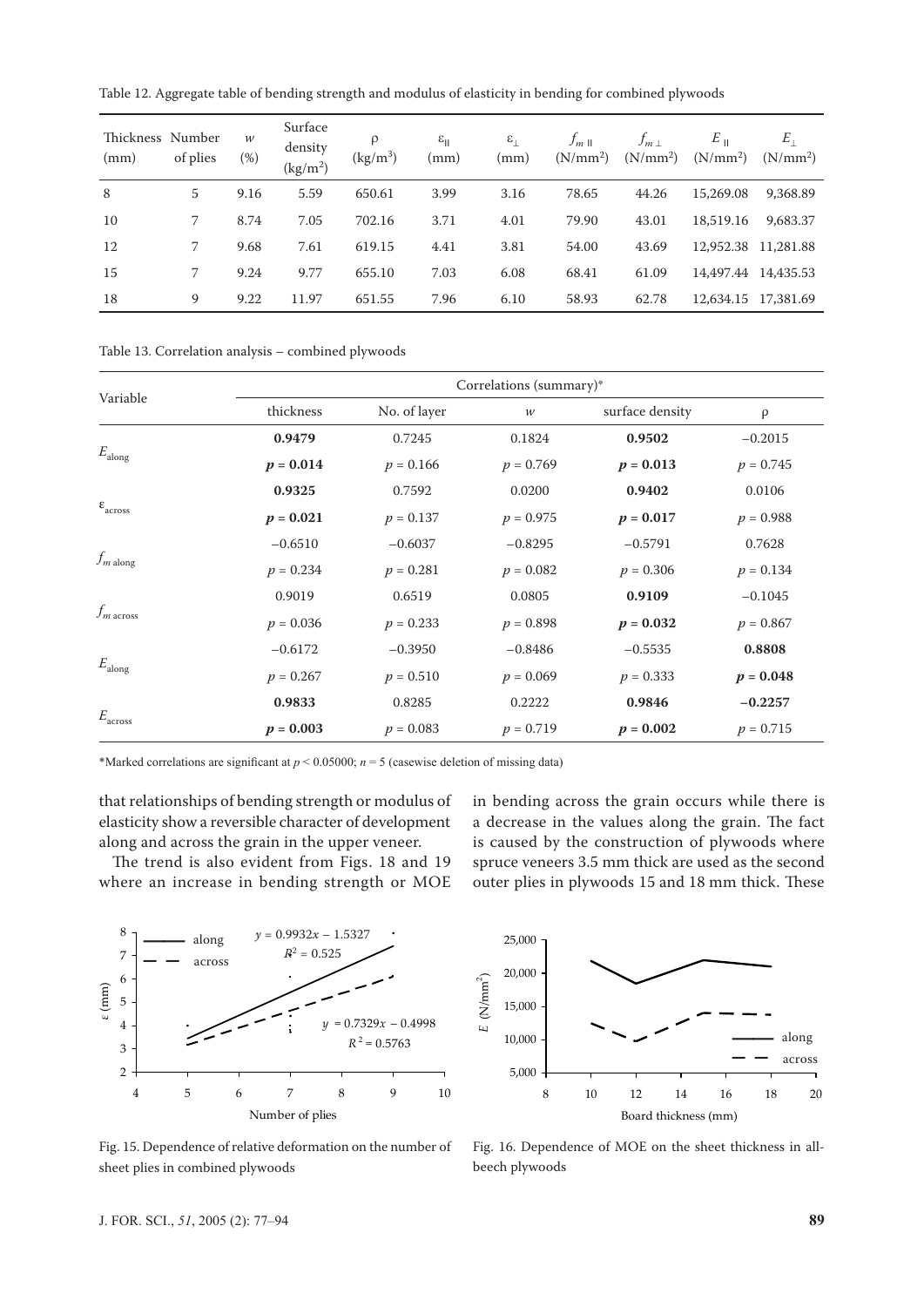

Fig. 17. Dependence of bending strength on the sheet thickness in all-beech plywoods



Fig. 19. Dependence of MOE on the sheet density in all-beech plywoods



Fig. 21. Dependence of relative deformation on the sheet density in all-beech plywoods

plies take over the majority of strength in bending stress across the grain and vice versa only surface beech veneers 1.5 mm thick are most stressed along the grain.



Fig. 18. Dependence of relative deformation on the sheet thickness in all-beech plywoods



Fig. 20. Dependence of bending strength on the sheet density in all-beech plywoods



Fig. 22. Dependence of MOE on the number of sheet plies in all-beech plywoods

Table 15 of correlation analysis calculated for all thicknesses and types of plywoods shows a strong dependence of bending strength and MOE on the sheet density.

Table 14. Aggregate table of bending strength and MOE in bending for all-beech plywoods

| <b>Thickness</b><br>(mm) | Number<br>of plies | W<br>(% ) | Surface density<br>(kg/m <sup>2</sup> ) | $\rho$<br>$(kg/m^3)$ | $\epsilon$ <sub>II</sub><br>(mm) | $\varepsilon_{\perp}$<br>(mm) | $f_{m}$ | $f_{m\perp}$ | $E_{\parallel}$<br>$(N/mm^2)$ $(N/mm^2)$ $(N/mm^2)$ | Е,<br>$(N/mm^2)$ |
|--------------------------|--------------------|-----------|-----------------------------------------|----------------------|----------------------------------|-------------------------------|---------|--------------|-----------------------------------------------------|------------------|
| 10                       |                    | 9.78      | 8.07                                    | 815.91               | 4.04                             | 6.30                          | 95.23   | 77.50        | 21,856.08                                           | 12,493.68        |
| 12                       | 9                  | 10.04     | 8.32                                    | 682.69               | 5.11                             | 7.39                          | 75.81   | 55.68        | 18,456.72                                           | 9,774.69         |
| 15                       | 11                 | 10.41     | 11.56                                   | 752.24               | 5.68                             | 8.18                          | 86.74   | 70.71        | 21,968.82                                           | 14,053.18        |
| 18                       | 13                 | 10.18     | 13.56                                   | 745.23               | 5.96                             | 9.48                          | 78.07   | 65.62        | 21,015.43                                           | 13,774.44        |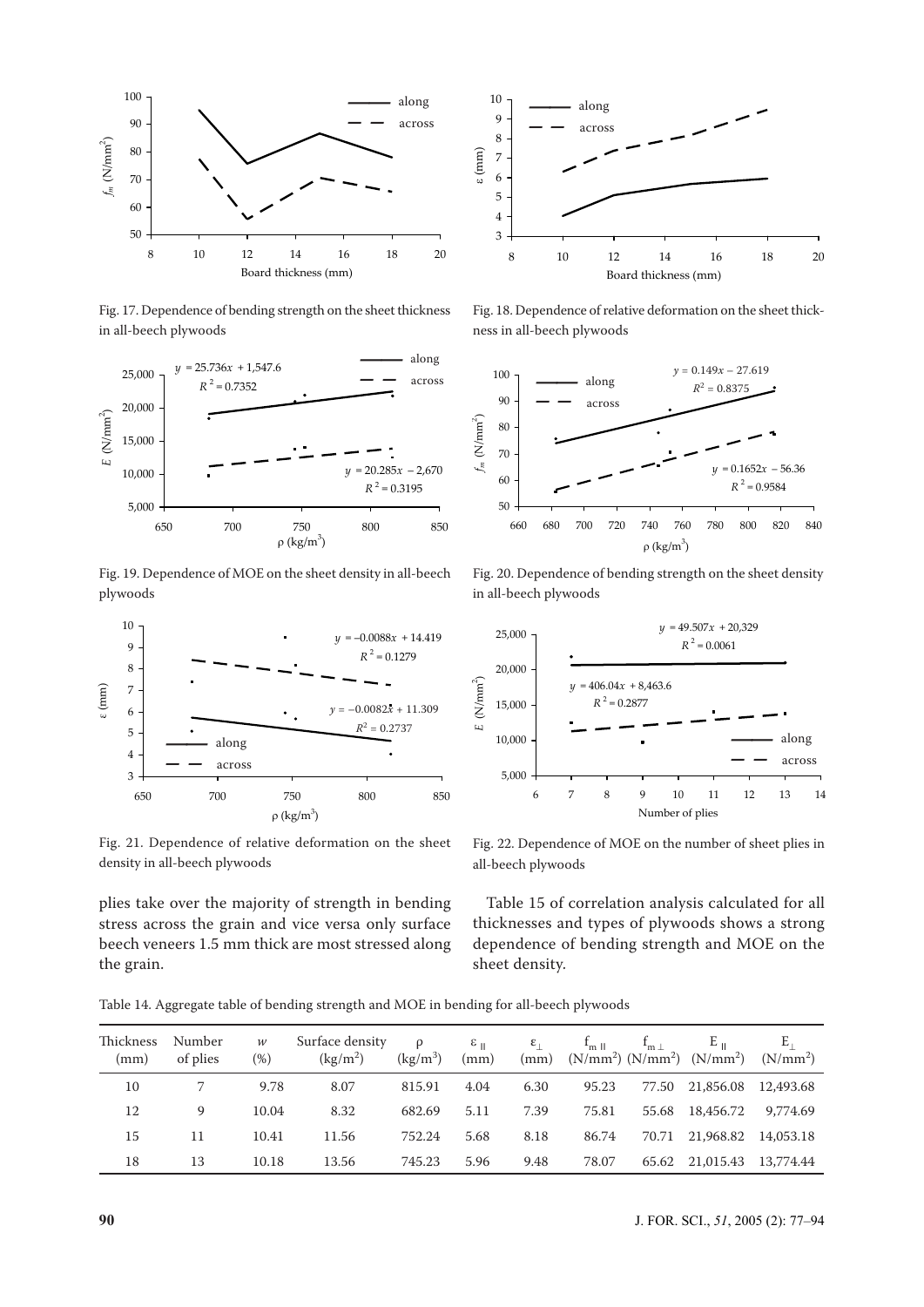|  | Table 15. Correlation analysis of an all-beech plywood |  |  |  |  |
|--|--------------------------------------------------------|--|--|--|--|
|--|--------------------------------------------------------|--|--|--|--|

|                            |             | Correlations (summary)* |             |                 |             |  |  |  |
|----------------------------|-------------|-------------------------|-------------|-----------------|-------------|--|--|--|
| Variable                   | thickness   | No. of plies            | W           | surf.ace ensity | ρ           |  |  |  |
|                            | 0.9360      | 0.9631                  | 0.8742      | 0.8671          | $-0.5232$   |  |  |  |
| $E_{\rm along}$            | $p = 0.064$ | $p = 0.037$             | $p = 0.126$ | $p = 0.133$     | $p = 0.477$ |  |  |  |
|                            | 0.9927      | 0.9959                  | 0.7142      | 0.9481          | $-0.3576$   |  |  |  |
| $\epsilon$ $_{\rm across}$ | $p = 0.007$ | $p = 0.004$             | $p = 0.286$ | $p = 0.052$     | $p = 0.642$ |  |  |  |
| $f_{m \text{ along}}$      | $-0.5323$   | $-0.5904$               | $-0.3890$   | $-0.3489$       | 0.9151      |  |  |  |
|                            | $p = 0.468$ | $p = 0.410$             | $p = 0.611$ | $p = 0.651$     | $p = 0.085$ |  |  |  |
|                            | $-0.2154$   | $-0.2894$               | $-0.2261$   | $-0.0115$       | 0.9790      |  |  |  |
| $f_{m \text{ across}}$     | $p = 0.785$ | $p = 0.711$             | $p = 0.774$ | $p = 0.989$     | $p = 0.021$ |  |  |  |
|                            | 0.1466      | 0.0782                  | 0.1408      | 0.3438          | 0.8575      |  |  |  |
| $E_{\rm along}$            | $p = 0.853$ | $p = 0.922$             | $p = 0.859$ | $p = 0.656$     | $p = 0.143$ |  |  |  |
| $E_{\rm across}$           | 0.5920      | 0.5364                  | 0.4844      | 0.7417          | 0.5652      |  |  |  |
|                            | $p = 0.408$ | $p = 0.464$             | $p = 0.516$ | $p = 0.258$ .   | $p = 0.435$ |  |  |  |

\*Marked correlations are significant at  $p < 0.050$ ;  $n = 5$  (casewise deletion of missing data)



Fig. 23. Dependence of bending strength on the number of sheet plies in all-beech plywoods



Fig. 24. Dependence of relative deformation on the number of sheet plies in all-beech plywoods



Fig. 25. Fracture along the height of the specimen in a combined plywood 18 mm thick



Fig. 27. Fibrous fracture along the height of the specimen in a beech plywood 15 mm thick



Fig. 26. Fibrous fracture along the height of the specimen in a combined plywood 18 mm thick



Fig. 28. Rupture of fibres in the tensile zone of the specimen in a combined plywood 15 mm thick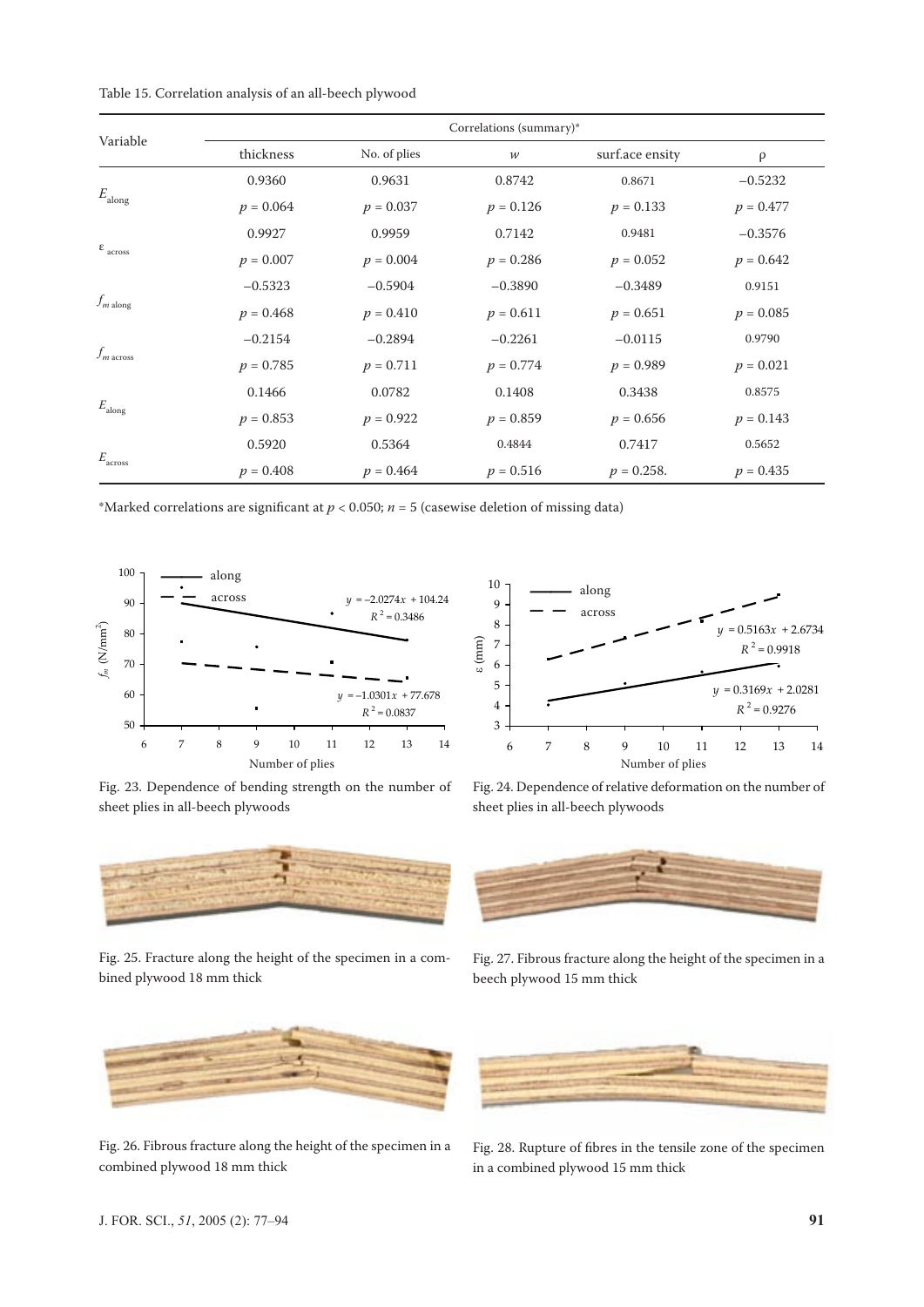

Fig. 29. Rupture of fibres in the tensile zone of the specimen in a beech plywood 18 mm thick



Fig. 30. Failure in the central zone due to shear stress in a combined plywood 18 mm thick



Fig. 31. Failure in the central zone due to shear stress caused by the defect of a central veneer in a combined plywood 10 mm thick

If we compare bending strength and MOE in bending between all-beech and combined plywoods (Figs. 32 and 33) we can conclude that all-beech plywoods reach higher values than combined plywoods. It is given by the fact that beech wood shows twice higher bending strength than spruce wood.

|                 | Correlations (summary for all boards)* |                                         |                       |                        |                 |                  |  |  |  |
|-----------------|----------------------------------------|-----------------------------------------|-----------------------|------------------------|-----------------|------------------|--|--|--|
| Variable        | $\varepsilon$ <sub>along</sub>         | $\boldsymbol{\epsilon}_{\text{across}}$ | $f_{m \text{ along}}$ | $f_{m \text{ across}}$ | $E_{\rm along}$ | $E_{\rm across}$ |  |  |  |
| Thickness       | 0.8767                                 | 0.6996                                  | $-0.3457$             | 0.4595                 | $-0.0482$       | 0.8506           |  |  |  |
|                 | $p = 0.002$                            | $p = 0.036$                             | $p = 0.362$           | $p = 0.213$            | $p = 0.902$     | $p = 0.004$      |  |  |  |
|                 | 0.4439                                 | 0.9078                                  | 0.1050                | 0.5127                 | 0.4926          | 0.4684           |  |  |  |
| Number of plies | $p = 0.231$                            | $p = 0.001$                             | $p = 0.788$           | $p = 0.158$            | $p = 0.178$     | $p = 0.203$      |  |  |  |
|                 | 0.0949                                 | 0.7693                                  | 0.2852                | 0.5803                 | 0.5789          | 0.1638           |  |  |  |
| W               | $p = 0.808$                            | $p = 0.015$                             | $p = 0.457$           | $p = 0.101$            | $p = 0.102$     | $p = 0.674$      |  |  |  |
|                 | 0.7562                                 | 0.8377                                  | $-0.0779$             | 0.6207                 | 0.2309          | 0.8070           |  |  |  |
| Surface density | $p = 0.018$                            | $p = 0.005$                             | $p = 0.842$           | $p = 0.074$            | $p = 0.550$     | $p = 0.009$      |  |  |  |
|                 | $-0.2229$                              | 0.5525                                  | 0.8725                | 0.7517                 | 0.9189          | 0.0795           |  |  |  |
| $\rho$          | $p = 0.564$                            | $p = 0.123$                             | $p = 0.002$           | $p = 0.019$            | $p = 0.000$     | $p = 0.839$      |  |  |  |

Table 16. Correlation analysis for combined and all-beech plywoods

\*Marked correlations are significant at  $p < 0.050$ ;  $n = 9$  (casewise deletion of missing data)



Plywood combi – across Plywood all�beech – across Plywood combi – along Plywood all�beech – along

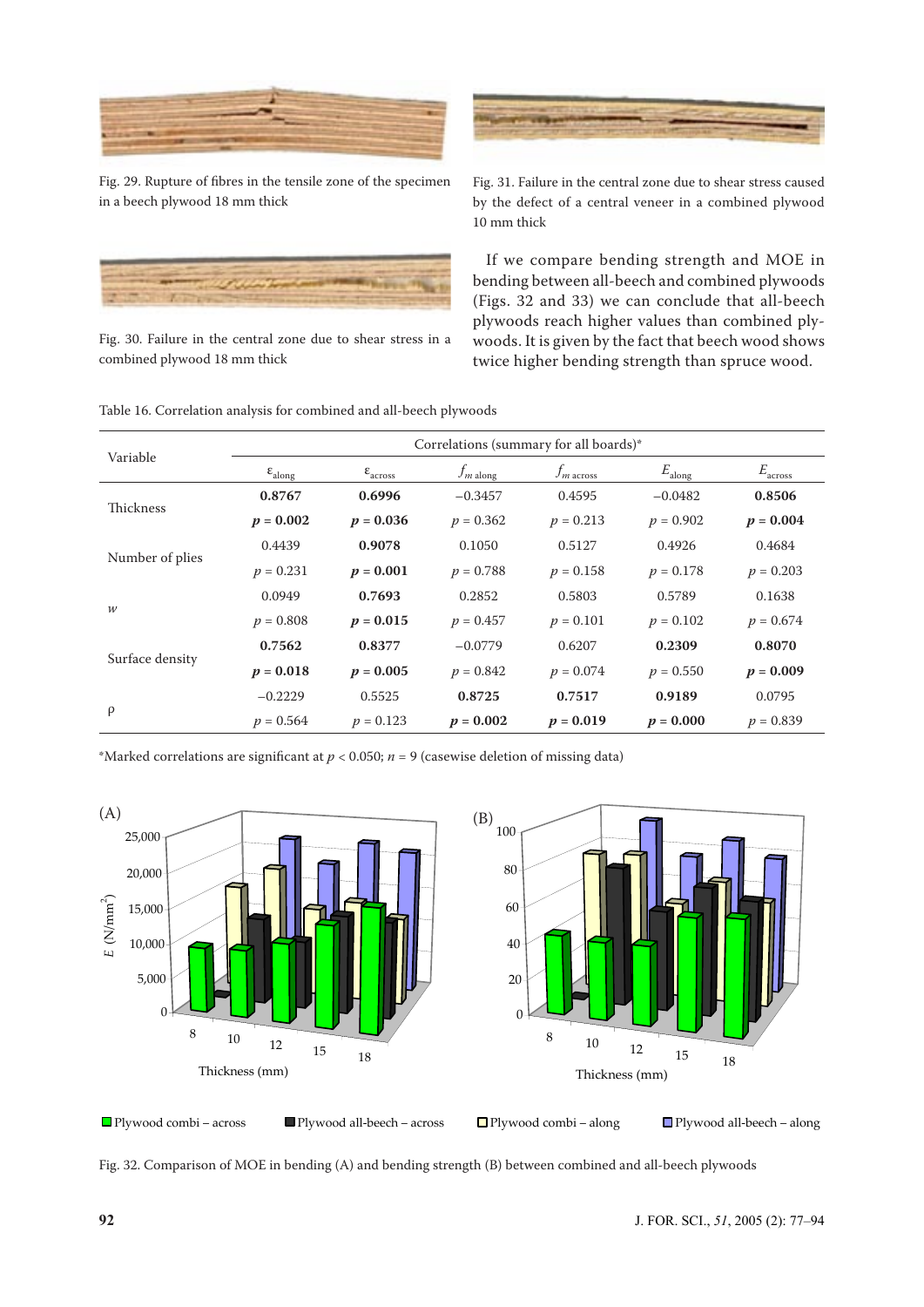#### **R e f e r e n c e s**

- BALDWIN R.F., 1973. Plywood Manufacturing Practices*.* San Francisco, Miller Freeman Publications: 141.
- MATOVIČ A., 1993. Fyzikální a mechanické vlastnosti dřeva a materiálů na bázi dřeva. Brno, MZLU: 212.
- POŽGAJ A. et al., 1993. Štruktúra a vlastnosti dreva. Bratislava, Príroda: 486.
- ŠTELLER Š., 1967. Príspevok k stanoveniu niektorých pevnostných vlastností preglejok výpočtom. Bratislava, ŠDVÚ, Drevársky výskum, *1*: 29–38.
- ŠTELLER Š., 1978. Vplyv vlhkosti na pevnosť v ohybe a modul pružnosti v ohybe celobukových vodovzdorných preglejok. Bratislava, ŠDVÚ, Drevársky výskum*, 4*: 255–266.
- KOŽELOUH B., 1998. Dřevěné konstrukce podle Eurokódu 5. Zlín, KODR: 248.
- ČSN EN 310 Desky ze dřeva. Stanovení modulu pružnosti v ohybu a pevnosti v ohybu. Český normalizační institut, 1995: 8.
- ČSN EN 322 Desky ze dřeva. Zjišťování vlhkosti. Český normalizační institut, 1993: 8.
- ČSN EN 323 Desky ze dřeva. Zjišťování hustoty. Český normalizační institut, 1994: 8.
- ČSN EN 325 Stanovení rozměrů zkušebních těles. Český normalizační institut, 1995: 8.
- ČSN EN 326-1 Dřevní materiály. Odběr vzorků, řezání a dozor. Český normalizační institut, 1997: 12.

Received for publication November 28, 2003 Accepted after corrections March 11, 2004

# **Posouzení pevnosti v ohybu a modulu pružnosti v ohybu vodovzdorných fóliovaných překližek v závislosti na jejich konstrukci**

#### **J. HRÁZSKÝ, P. KRÁL**

#### *Lesnická a dřevařská fakulta, Mendelova zemědělská a lesnická univerzita v Brně, Brno, Česká republika*

**ABSTRAKT**: Článek shrnuje výsledky institucionálního výzkumu zaměřeného na posouzení pevnosti v ohybu a modulu pružnosti v ohybu vodovzdorných fóliovaných kombinovaných a celobukových překližek v závislosti na jejich konstrukci. Byl zkoumán vztah konstrukce překližek a vybraných fyzikálních a mechanických vlastností. U zkoumaných desek byla analyzována ve vzájemných souvislostech vlhkost, hustota, pevnost v ohybu a modul pružnosti v ohybu podél a napříč vláken vrchní dýhy. Veškerá měření byla provedena na vodovzdorných překližkách s povrchovou úpravou fenolformaldehydovou fólií kombinovaných o tloušťce 8, 10, 12 a 15 mm a celobukových o tloušťce 10, 12, 15 a 18 mm. Konstrukce překližek významným způsobem ovlivňuje kvalitu, která je určována zejména pevností v ohybu a modulem pružnosti v ohybu. Použitím regresní analýzy byly prokázány závislosti – zejména to, že s rostoucí vlhkostí překližek klesá pevnost v ohybu a se zvyšující se hustotou roste pevnost v ohybu a modul elasticity. Stejný trend se prokázal i v souvislosti se zvyšujícím se počtem dýh překližovaných desek. Korelační metodou byly statisticky testovány vzájemné kombinace závislostí uvedených vlastností.

**Klíčová slova**: překližka; hustota; plošná hmotnost; vlhkost; tloušťka; pevnost v ohybu; modul pružnosti v ohybu; dýha; statistická analýza

Překližované desky jsou definovány jako desky se vzájemně slepenými vrstvami, přičemž směr vláken sousedních vrstev je na sebe kolmý. Ve všeobecnosti jsou vnější a vnitřní vrstvy na obou stranách vzhledem ke střední (případně středové vrstvě) symetricky uspořádány.

Výroba překližovaných desek patří k nejmladším odvětvím dřevozpracujícího průmyslu. Překližované desky se během času dostaly na jedno z vedoucích míst trhu s velkoplošnými materiály. Používají se v mnoha odvětvích lidské činnosti, například ve strojírenství, v textilním průmyslu, ve výrobě nábytku, v dopravě, v průmyslové a ve stavební výrobě apod.

Překližované materiály, které řadíme spolu s materiály aglomerovanými k materiálům velkoplošným, se vyrábějí lisováním souborů dýh nanesených syntetickým lepidlem za tepla a za spolupůsobení tlaku.

Proti aglomerovaným materiálům, tj. třískovým a vláknitým deskám, mají určité výhody. Jsou podstatně lehčí (mají nižší hustotu), vykazují vyšší hodnoty jednotlivých mechanických a fyzikálních vlastností. Jejich hlavní výhoda spočívá v tom, že si uchovávají vzhled přírodního dřeva. Překližované desky se dají rovněž vyrábět ve formě tvarovaných výlisků. Ve všeobecnosti se dají jednoduše povrchově upravovat. Podle účelu pou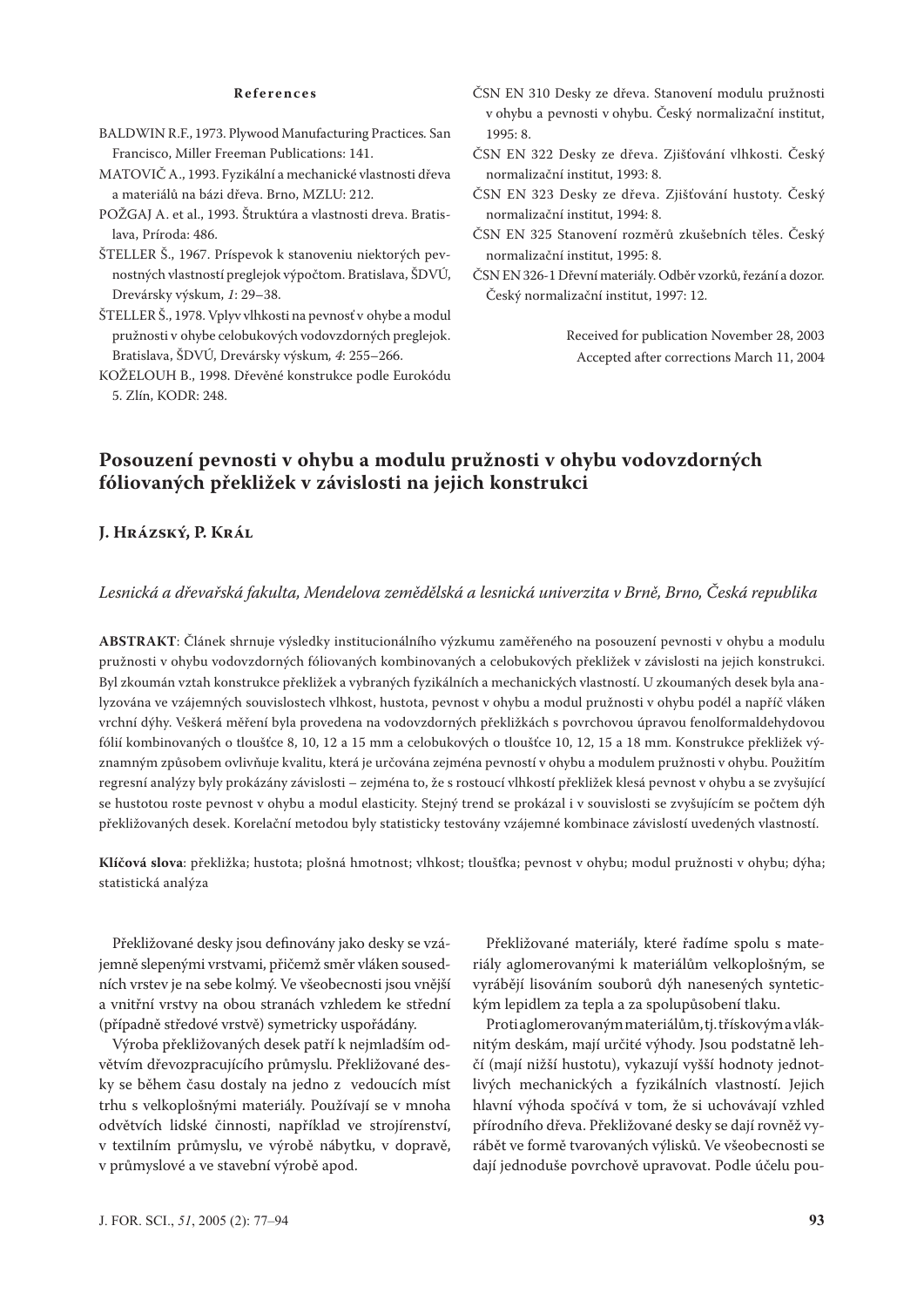žití – za přídavku speciálních typů syntetických lepidel nebo fóliováním speciálními fóliemi – se dají překližované desky vyrábět jako vodovzdorné.

Největší uplatnění nacházejí překližované desky (nevodovzdorné) v nábytkářském průmyslu. Ve stavebnictví se naopak používají překližované desky vodovzdorné. Stavebnictví používá překližované desky i pro konstrukci a výrobu podlah, obkladů, nosných stěn, lamelových konstrukcí apod. V dopravě mají překližované desky použití při výrobě železničních vagonů, autobusů, tramvají, nákladních vozů, lodí apod.

Překližované desky se rozdělují podle konstrukce na překližky (truhlářské, stavební, obalové, letecké, z vrstveného dřeva), jádrové desky (laťovky, dýhovky), složené desky (voštinové, velitové desky) a dále podle tvaru na ploché a tvarové.

Jejich další rozdělení je možné podle hlavních kvalitativních znaků, tj. podle životnosti (pro použití ve venkovním a ve vnitřním suchém prostředí), mechanických vlastností, vzhledu povrchu, způsobu úpravy povrchu (nebroušené, broušené, povrchově upravené, oplášťované).

Kvalita překližovaných desek je posuzována podle mnoha kritérií a znaků. Obecně lze konstatovat, že překližované desky se třídí podle platných norem. Musí splňovat požadavky na rozměrovou přesnost (formáty i přířezy), kvalitu lepení, vnější kvalitativní znaky, fyzikální a mechanické vlastnosti, speciální požadavky zákazníků (snížené uvolňování formaldehydu, zvýšená požární odolnost, odolnost vůči plísním, houbám a hmyzu).

Pevnost v ohybu a modul pružnosti v ohybu překližovaných materiálů ovlivňuje celá řada faktorů – druh dřeviny, kvalita dřeviny, vlhkost dřeva, hustota dřeva, struktura dřeva, teplota, počet vrstev, použité lepidlo a trvalé zatížení.

Cílem práce bylo posouzení pevnosti v ohybu a modulu pružnosti vodovzdorných fóliovaných překližek v závislosti na jejich konstrukci.

Zkoušky byly prováděny na fóliovaných vodovzdorných překližovaných deskách s protiskluzovou úpravou, a to dvou typů konstrukce. V souladu s normami EN 326-1a EN 325 byly sestaveny nářezové plány.

Jednotlivé fyzikální a mechanické vlastnosti překližovaných desek byly zjišťovány podle následujících norem:

- ČSN EN 310 Stanovení modulu pružnosti v ohybu a pevnosti v ohybu
- ČSN EN 322 Desky ze dřeva Zjišťování vlhkosti
- ČSN EN 323 Desky ze dřeva Zjišťování hustoty
- ČSN EN 325 Stanovení rozměrů zkušebních těles
- ČSN-EN 326-1 Desky ze dřeva. Odběr vzorků, nařezávání a kontrola. Část 1: Odběr vzorků, nařezávání zkušebních těles a vyjádření výsledků zkoušek.

Normalita souborů byla ověřena pomoci Shapiro- -Wilkovova testu. Následně byla provedena jednofaktorová analýza rozptylu a pro posouzení vzájemných závislostí souborů korelační a regresní analýza.

Provedené ohybové zkoušky prokázaly, že překližky kombi i celobukové všech tlouštěk splňují minimální hodnoty pevnosti dané normou DIN 68 705, Teil 3.

Při ohybových zkouškách docházelo k porušení většinou na povrchových vrstvách tahové zóny (obr. 28 až 29) anebo po celé tloušťce vzorku (obr. 25–27). U kombinovaných překližek o tloušťce 18 mm při ohybu v příčném směru došlo v 75 % k porušení ve střední vrstvě vzniklé překonáním smykové pevnosti střední dýhy (obr. 30). Na obr. 31 je patrné porušení ve středové zóně vlivem vady střední dýhy.

Z výsledků korelační a regresní analýzy pro jednotlivé tloušťky a směry působení síly se dependencemi na hustotě, plošné hmotnosti a tloušťce podařilo tyto závislosti dokázat jen u velice mála měření.

Korelační analýza u souhrnných souborů pro jednotlivé typy překližek nám prokázala více závislosti (tab. 13 a 14). V tab. 13 je zajímavé, že závislosti pevnost, resp. modul pružnosti mají obrácený charakter vývoje v podélném a příčném směru vláken horní dýhy. Teto trend je patrný i z obr. 18 a 19, kde dochází k nárůstu pevnosti v ohybu, resp. modulu pružnosti v ohybu v příčném směru a k poklesu hodnot v podélném směru. Tato skutečnost je způsobena konstrukcí překližek, kde jsou u tlouštěk 15 mm a 18 mm použity jako druhé vnější vrstvy smrkové dýhy o tloušťce 3,5 mm. Ty přebírají většinu pevnosti při namáhání na ohyb v příčném směru překližky a naopak v podélném směru jsou nejvíce namáhány jen povrchové bukové dýhy o tloušťce 1,5 mm.

Z tab. 15 korelační analýzy vypočtené za všechny tloušťky a typy desek je patrná silná závislost pevnosti a modulu pružnosti na hustotě desky.

Porovnáním pevnosti v ohybu a modulů pružnosti ohybu mezi celobukovými a kombinovanými překližkami (obr. 32) dojdeme k očekávanému závěru, že celobukové překližky dosahují vyšších hodnot než překližky kombi, protože dřevo buku má dvakrát větší pevnost v ohybu než dřevo smrkové.

*Corresponding author:*

Dr. Ing. JAROSLAV HRÁZSKÝ, Mendelova zemědělská a lesnická univerzita v Brně, Lesnická a dřevařská fakulta, Lesnická 37, 613 00 Brno, Česká republika

tel.: + 420 545 134 159, fax: + 420 545 212 298, e-mail: hrazsky@mendelu.cz